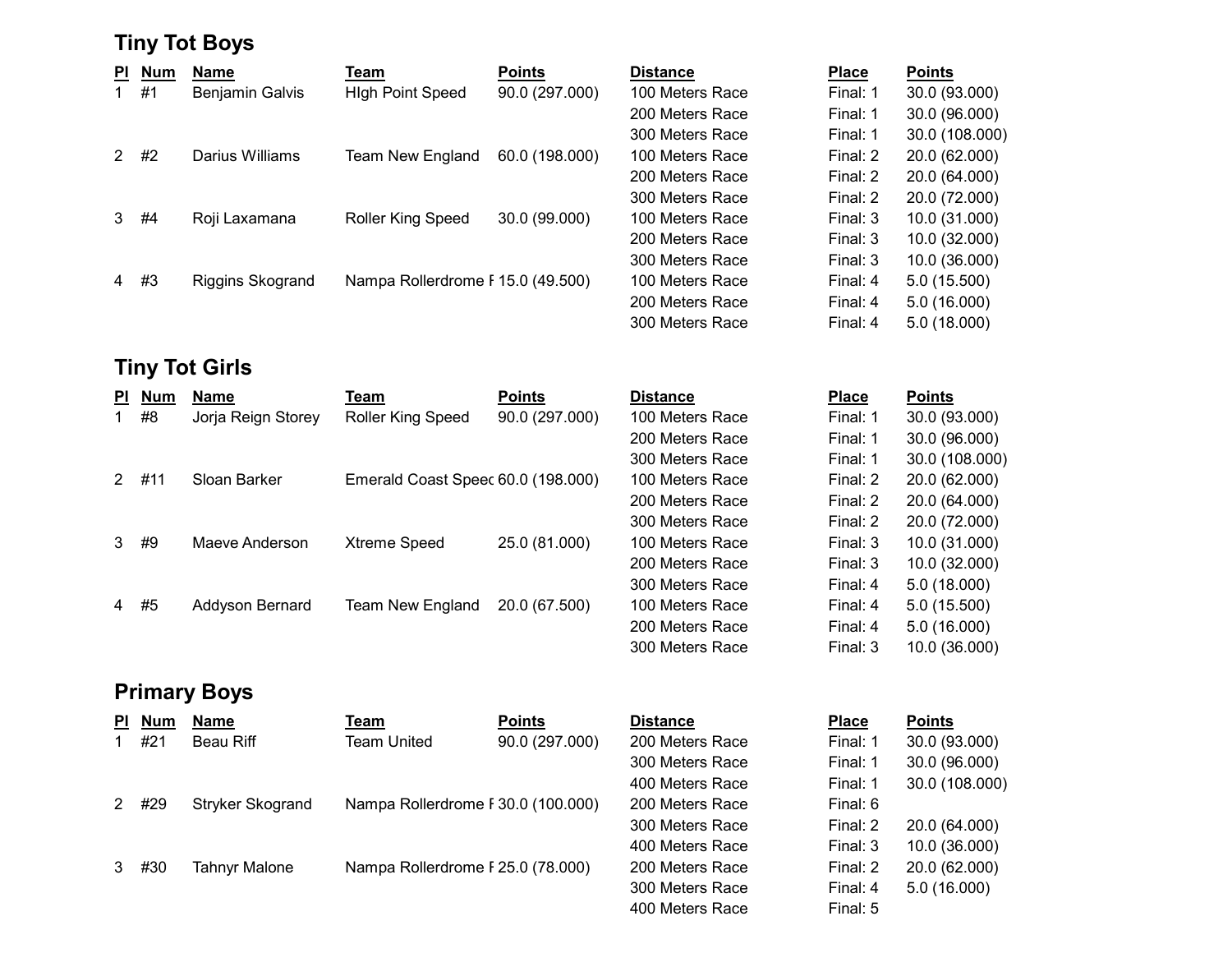# Primary Boys

| <b>PI</b>      | <b>Num</b> | <b>Name</b>           | Team                              | <b>Points</b> | <b>Distance</b> | <b>Place</b> | <b>Points</b> |
|----------------|------------|-----------------------|-----------------------------------|---------------|-----------------|--------------|---------------|
| $\overline{4}$ | #27        | Levi Nolen            | Piedmont Speed Club 20.0 (72.000) |               | 200 Meters Race | Final: 5     |               |
|                |            |                       |                                   |               | 300 Meters Race | Final: 6     |               |
|                |            |                       |                                   |               | 400 Meters Race | Final: 2     | 20.0 (72.000) |
| 5              | #23        | <b>Emanuel Galvis</b> | <b>High Point Speed</b>           | 20.0 (65.500) | 200 Meters Race | Final: 4     | 5.0(15.500)   |
|                |            |                       |                                   |               | 300 Meters Race | Final: 3     | 10.0 (32.000) |
|                |            |                       |                                   |               | 400 Meters Race | Final: 4     | 5.0(18.000)   |
| 6              | #31        | William Bollinger     | Roller King Speed                 | 10.0 (31.000) | 200 Meters Race | Final: 3     | 10.0 (31.000) |
|                |            |                       |                                   |               | 300 Meters Race | Final: 5     |               |

# Primary Girls

| <b>PI</b>      | <b>Num</b> | <b>Name</b>      | Team                                | <b>Points</b>  | <b>Distance</b> | <b>Place</b> | <b>Points</b>  |
|----------------|------------|------------------|-------------------------------------|----------------|-----------------|--------------|----------------|
|                | #33        | Aubree Welch     | Emerald Coast Speec 80.0 (265.000)  |                | 200 Meters Race | Final: 1     | 30.0 (93.000)  |
|                |            |                  |                                     |                | 300 Meters Race | Final: 2     | 20.0 (64.000)  |
|                |            |                  |                                     |                | 400 Meters Race | Final: 1     | 30.0 (108.000) |
|                | #40        | Mya Steketee     | <b>Wolverines Speed</b>             | 70.0 (230.000) | 200 Meters Race | Final: 2     | 20.0 (62.000)  |
|                |            |                  |                                     |                | 300 Meters Race | Final: 1     | 30.0 (96.000)  |
|                |            |                  |                                     |                | 400 Meters Race | Final: 2     | 20.0 (72.000)  |
| 3              | #42        | Sheryl Chen      | Pac West Inline Racir 25.0 (83.500) |                | 200 Meters Race | Final: 4     | 5.0(15.500)    |
|                |            |                  |                                     |                | 300 Meters Race | Final: 3     | 10.0 (32.000)  |
|                |            |                  |                                     |                | 400 Meters Race | Final: 3     | 10.0 (36.000)  |
| $\overline{4}$ | #43        | Suhina Saravanan | Pac West Inline Racir 20.0 (65.000) |                | 200 Meters Race | Final: 3     | 10.0 (31.000)  |
|                |            |                  |                                     |                | 300 Meters Race | Final: 4     | 5.0(16.000)    |
|                |            |                  |                                     |                | 400 Meters Race | Final: 4     | 5.0(18.000)    |

# Juvenile Boys

| PI. | <b>Num</b> | <b>Name</b>                           | Team                                 | <b>Points</b>  | <b>Distance</b> | <b>Place</b> | <b>Points</b>  |
|-----|------------|---------------------------------------|--------------------------------------|----------------|-----------------|--------------|----------------|
|     | #61        | Jace Mendoza                          | Skating Station Speed 90.0 (297.000) |                | 200 Meters Race | Final: 1     | 30.0 (93.000)  |
|     |            |                                       |                                      |                | 300 Meters Race | Final: 1     | 30.0 (96.000)  |
|     |            |                                       |                                      |                | 500 Meters Race | Final: 1     | 30.0 (108.000) |
| 2   | #55        | Christian Alumbaugh                   | Infinity Racing                      | 40.0 (126.000) | 200 Meters Race | Final: 2     | 20.0 (62.000)  |
|     |            |                                       |                                      |                | 300 Meters Race | Final: 2     | 20.0 (64.000)  |
|     |            |                                       |                                      |                | 500 Meters Race | Final: 6     |                |
| 3   | #56        | Christopher Williams Team New England |                                      | 25.0 (88.000)  | 200 Meters Race | Final: 5     |                |
|     |            |                                       |                                      |                | 300 Meters Race | Final: 4     | 5.0 (16.000)   |
|     |            |                                       |                                      |                | 500 Meters Race | Final: 2     | 20.0 (72.000)  |
| 4   | #65        | <b>Stephin Malone</b>                 | Nampa Rollerdrome F 25.0 (83.500)    |                | 200 Meters Race | Final: 4     | 5.0 (15.500)   |
|     |            |                                       |                                      |                | 300 Meters Race | Final: 3     | 10.0 (32.000)  |
|     |            |                                       |                                      |                | 500 Meters Race | Final: 3     | 10.0 (36.000)  |
| 5.  | #59        | Donovan Coles                         | Emerald Coast Speec 15.0 (49.000)    |                | 200 Meters Race | Final: 3     | 10.0 (31.000)  |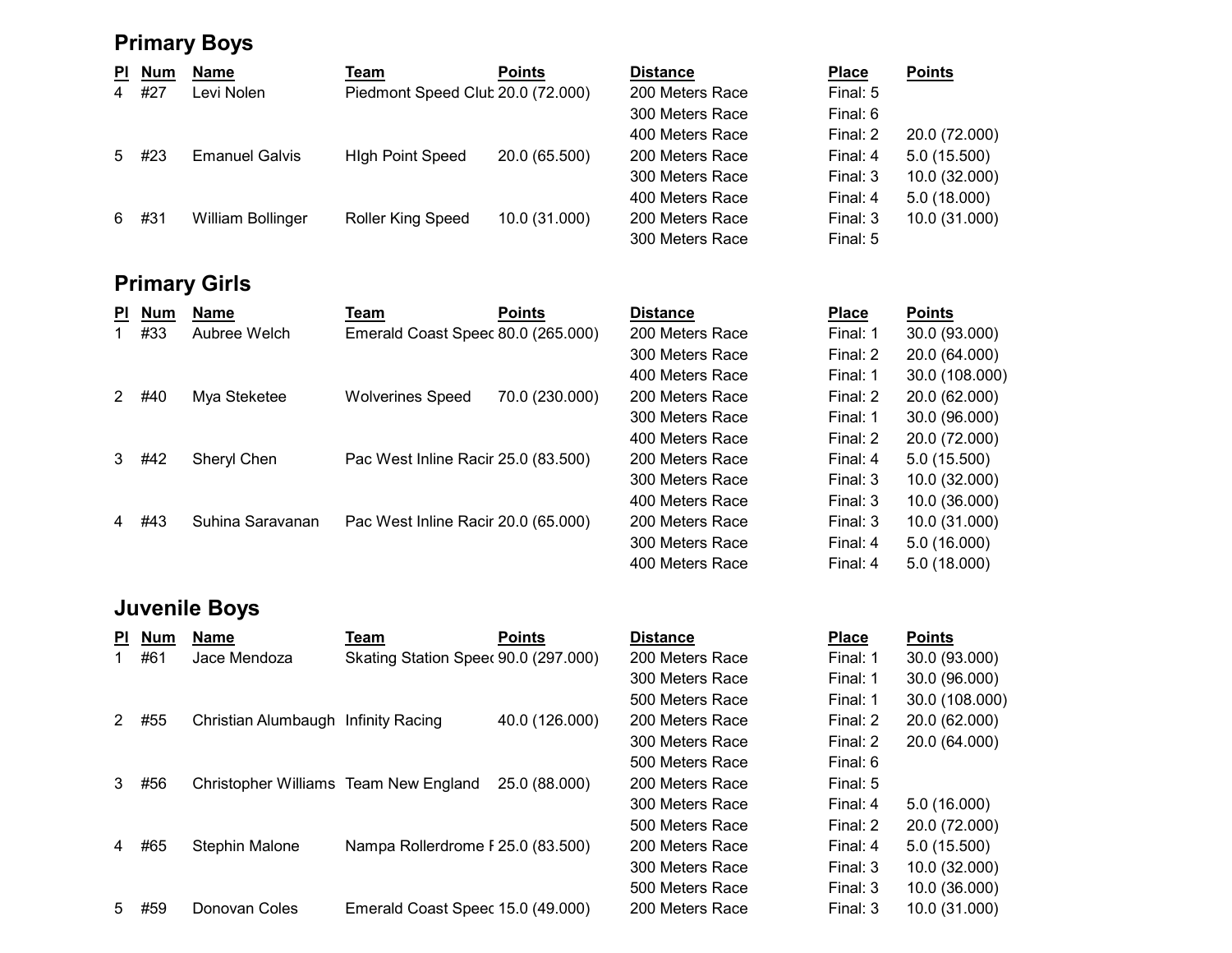# Juvenile Boys

| PI Num | Name          | Team                              | <b>Points</b> | Distance        | <b>Place</b> | <b>Points</b> |
|--------|---------------|-----------------------------------|---------------|-----------------|--------------|---------------|
| 5 #59  | Donovan Coles | Emerald Coast Speec 15.0 (49.000) |               | 300 Meters Race | Final: 5     |               |
|        |               |                                   |               | 500 Meters Race | Final: 4     | 5.0 (18.000)  |

### Juvenile Girls

| PI.           | <b>Num</b> | <b>Name</b>             | Team                                 | <b>Points</b>  | <b>Distance</b> | <b>Place</b> | <b>Points</b>  |
|---------------|------------|-------------------------|--------------------------------------|----------------|-----------------|--------------|----------------|
|               | #71        | <b>Kynley Patterson</b> | Ocala Speed Inline R: 90.0 (297.000) |                | 200 Meters Race | Final: 1     | 30.0 (93.000)  |
|               |            |                         |                                      |                | 300 Meters Race | Final: 1     | 30.0 (96.000)  |
|               |            |                         |                                      |                | 500 Meters Race | Final: 1     | 30.0 (108.000) |
| $\mathcal{P}$ | #72        | Piper Alberson          | Infinity Racing                      | 60.0 (198.000) | 200 Meters Race | Final: 2     | 20.0 (62.000)  |
|               |            |                         |                                      |                | 300 Meters Race | Final: 2     | 20.0 (64.000)  |
|               |            |                         |                                      |                | 500 Meters Race | Final: 2     | 20.0 (72.000)  |
| 3             | #73        | Rae Castorina           | Astro Speed Club                     | 15.0 (49.500)  | 200 Meters Race | Final: 4     | 5.0 (15.500)   |
|               |            |                         |                                      |                | 300 Meters Race | Final: 4     | 5.0(16.000)    |
|               |            |                         |                                      |                | 500 Meters Race | Final: 4     | 5.0(18.000)    |
| 4             | #76        | McKenna Luther          | <b>Astro Speed Club</b>              | 10.0 (36.000)  | 200 Meters Race | Final: 5     |                |
|               |            |                         |                                      |                | 500 Meters Race | Final: 3     | 10.0 (36.000)  |
| 5             | #67        | Alexis Mayfield         | Ocala Speed Inline R: 10.0 (32.000)  |                | 200 Meters Race | Final: 6     |                |
|               |            |                         |                                      |                | 300 Meters Race | Final: 3     | 10.0 (32.000)  |
|               |            |                         |                                      |                | 500 Meters Race | Final: 5     |                |
| 6             | #70        | Arya Sullivan           | <b>Wolverines Speed</b>              | 10.0 (31.000)  | 200 Meters Race | Final: 3     | 10.0 (31.000)  |
|               |            |                         |                                      |                | 500 Meters Race | Final: 6     |                |

# Elementary Boys

| <b>PI</b> | <b>Num</b> | <b>Name</b>             | Team                                | <b>Points</b>  | <b>Distance</b> | <b>Place</b> | <b>Points</b> |
|-----------|------------|-------------------------|-------------------------------------|----------------|-----------------|--------------|---------------|
|           | #92        | Nigel Gay               | Xtreme Speed                        | 70.0 (229.000) | 300 Meters Race | Final: 1     | 30.0 (93.000) |
|           |            |                         |                                     |                | 500 Meters Race | Final: 2     | 20.0 (64.000) |
|           |            |                         |                                     |                | 700 Meters Race | Final: 2     | 20.0 (72.000) |
| 2         | #97        | <b>Xavier Cosme</b>     | <b>Team New England</b>             | 60.0 (204.000) | 300 Meters Race | Final: 6     |               |
|           |            |                         |                                     |                | 500 Meters Race | Final: 1     | 30.0 (96.000) |
|           |            |                         |                                     |                | 700 Meters Race | Final: 1     | 30.0 (108.000 |
| 3         | #85        | <b>Dylan Robins</b>     | <b>Team New England</b>             | 25.0 (78.000)  | 300 Meters Race | Final: 2     | 20.0 (62.000) |
|           |            |                         |                                     |                | 500 Meters Race | Final: 4     | 5.0(16.000)   |
|           |            |                         |                                     |                | 700 Meters Race | Final: 6     |               |
| 4         | #90        | Kaleb Adams             | <b>Xtreme Speed</b>                 | 20.0 (65.500)  | 300 Meters Race | Final: 4     | 5.0(15.500)   |
|           |            |                         |                                     |                | 500 Meters Race | Final: 3     | 10.0 (32.000) |
|           |            |                         |                                     |                | 700 Meters Race | Final: 4     | 5.0(18.000)   |
| 5         | #94        | <b>Todd Crawford Jr</b> | Infinity Racing                     | 10.0 (36.000)  | 300 Meters Race | Final: 5     |               |
|           |            |                         |                                     |                | 700 Meters Race | Final: 3     | 10.0 (36.000) |
| 6         | #81        | <b>Brady Ankney</b>     | Ocala Speed Inline R: 10.0 (31.000) |                | 300 Meters Race | Final: 3     | 10.0 (31.000) |

| <b>ance:</b> | Place    | Points         |
|--------------|----------|----------------|
| Meters Race  | Final: 1 | 30.0 (93.000)  |
| Meters Race  | Final: 2 | 20.0 (64.000)  |
| Meters Race  | Final: 2 | 20.0 (72.000)  |
| Meters Race  | Final: 6 |                |
| Meters Race  | Final: 1 | 30.0 (96.000)  |
| Meters Race  | Final: 1 | 30.0 (108.000) |
| Meters Race  | Final: 2 | 20.0 (62.000)  |
| Meters Race  | Final: 4 | 5.0(16.000)    |
| Meters Race  | Final: 6 |                |
| Meters Race  | Final: 4 | 5.0 (15.500)   |
| Meters Race  | Final: 3 | 10.0 (32.000)  |
| Meters Race  | Final: 4 | 5.0(18.000)    |
| Meters Race  | Final: 5 |                |
| Meters Race  | Final: 3 | 10.0 (36.000)  |
| Meters Race  | Final: 3 | 10.0 (31.000)  |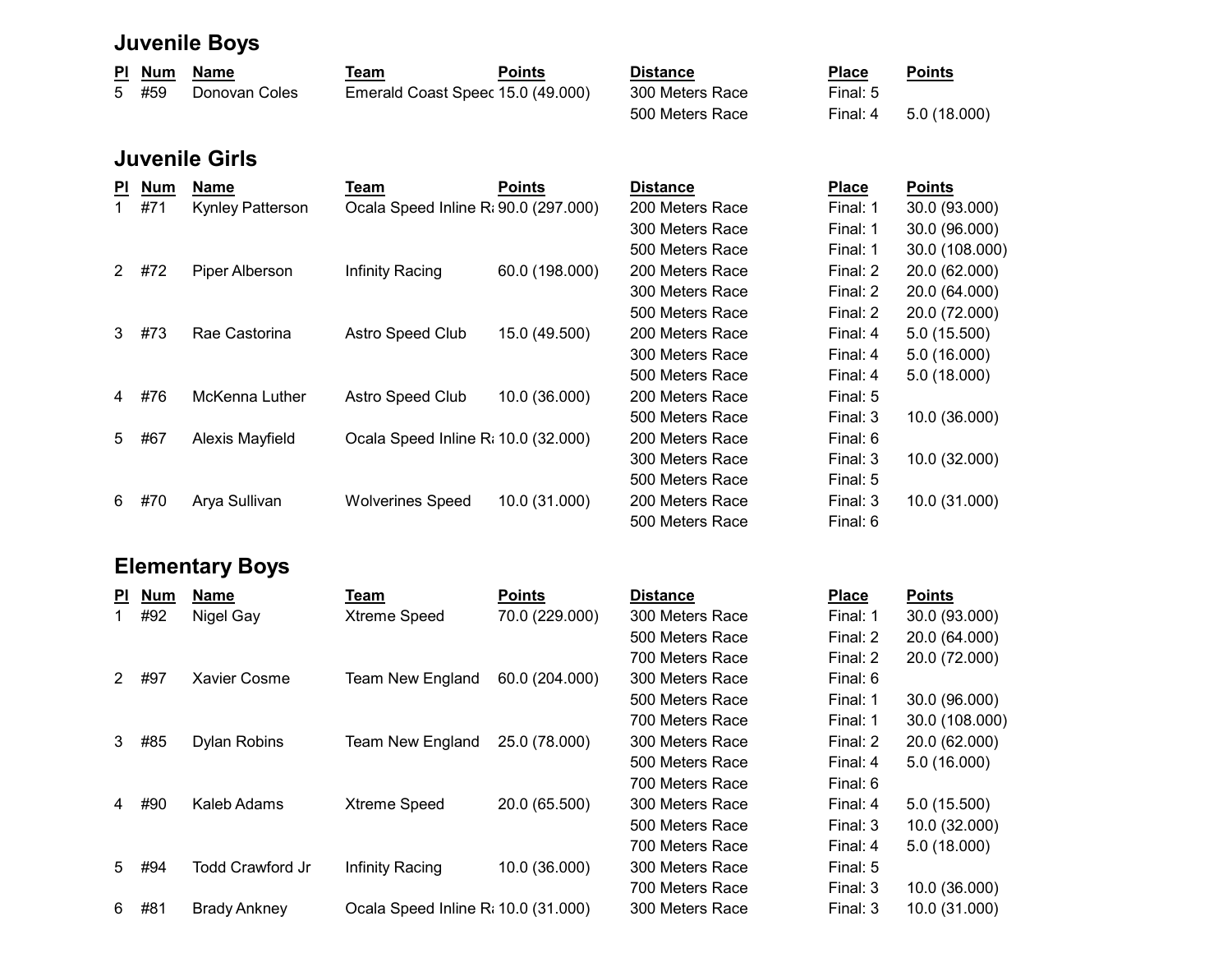#### Elementary Boys

| PI Num | Name         | Геаm                                | <b>Points</b> | <b>Distance</b> | <b>Place</b> | <b>Points</b><br>the contract of the contract of the contract of |
|--------|--------------|-------------------------------------|---------------|-----------------|--------------|------------------------------------------------------------------|
| 6 #81  | Brady Ankney | Ocala Speed Inline R: 10.0 (31.000) |               | 500 Meters Race | Final: 5     |                                                                  |
|        |              |                                     |               | 700 Meters Race | Final: 5     |                                                                  |

# Elementary Girls

| PI. | <b>Num</b> | <b>Name</b>             | Team                                | <b>Points</b>  | <b>Distance</b> | <b>Place</b> | <b>Points</b> |
|-----|------------|-------------------------|-------------------------------------|----------------|-----------------|--------------|---------------|
|     | #120       | Sadhana Ganesan         | Team New England                    | 90.0 (297.000) | 300 Meters Race | Final: 1     | 30.0 (93.000) |
|     |            |                         |                                     |                | 500 Meters Race | Final: 1     | 30.0 (96.000) |
|     |            |                         |                                     |                | 700 Meters Race | Final: 1     | 30.0 (108.000 |
| 2   | #103       | <b>Brookelynn Duree</b> | Infinity Racing                     | 60.0 (198.000) | 300 Meters Race | Final: 2     | 20.0 (62.000) |
|     |            |                         |                                     |                | 500 Meters Race | Final: 2     | 20.0 (64.000) |
|     |            |                         |                                     |                | 700 Meters Race | Final: 2     | 20.0 (72.000) |
|     | $3$ #114   | Leona Newman            | Ocala Speed Inline R: 15.0 (47.500) |                | 300 Meters Race | Final: 4     | 5.0(15.500)   |
|     |            |                         |                                     |                | 500 Meters Race | Final: 3     | 10.0 (32.000) |
| 4   | #111       | Kamryn Kerkela          | Ocala Speed Inline R: 10.0 (36.000) |                | 700 Meters Race | Final: 3     | 10.0 (36.000) |
| 5   | #119       | Payten Hutto            | Synergy                             | 10.0 (34.000)  | 300 Meters Race | Final: 5     |               |
|     |            |                         |                                     |                | 500 Meters Race | Final: 4     | 5.0(16.000)   |
|     |            |                         |                                     |                | 700 Meters Race | Final: 4     | 5.0(18.000)   |
| 6.  | #117       | Madison Carl            | Roller King Speed                   | 10.0 (31.000)  | 300 Meters Race | Final: 3     | 10.0 (31.000) |
|     |            |                         |                                     |                | 500 Meters Race | Final: 5     |               |

### Freshman Boys

| PI. | <b>Num</b> | <b>Name</b>    | Team                               | <b>Points</b>  | <b>Distance</b>  | <b>Place</b> | <b>Points</b> |
|-----|------------|----------------|------------------------------------|----------------|------------------|--------------|---------------|
|     | #145       | Kaden Catoe    | Piedmont Speed Club 90.0 (297.000) |                | 300 Meters Race  | Final: 1     | 30.0 (93.000) |
|     |            |                |                                    |                | 500 Meters Race  | Final: 1     | 30.0 (96.000) |
|     |            |                |                                    |                | 1000 Meters Race | Final: 1     | 30.0 (108.000 |
| 2   | #156       | Zayden Wilson  | <b>High Point Speed</b>            | 60.0 (198.000) | 300 Meters Race  | Final: 2     | 20.0 (62.000) |
|     |            |                |                                    |                | 500 Meters Race  | Final: 2     | 20.0 (64.000) |
|     |            |                |                                    |                | 1000 Meters Race | Final: 2     | 20.0 (72.000) |
| 3   | #153       | Roman Alvarado | Astro Speed Club                   | 20.0 (67.000)  | 300 Meters Race  | Final: 3     | 10.0 (31.000) |
|     |            |                |                                    |                | 500 Meters Race  | Final: DNF   |               |
|     |            |                |                                    |                | 1000 Meters Race | Final: 3     | 10.0 (36.000) |
| 4   | #151       | Peter Gale     | Infinity Racing                    | 20.0 (65.500)  | 300 Meters Race  | Final: 4     | 5.0(15.500)   |
|     |            |                |                                    |                | 500 Meters Race  | Final: 3     | 10.0 (32.000) |
|     |            |                |                                    |                | 1000 Meters Race | Final: 4     | 5.0(18.000)   |
|     | 5 #155     | Wyatt Wagner   | <b>Team Velocity</b>               | 5.0(16.000)    | 300 Meters Race  | Final: 6     |               |
|     |            |                |                                    |                | 500 Meters Race  | Final: 4     | 5.0(16.000)   |

| <b>Distance</b> |
|-----------------|
| 300 Meters Race |
| 500 Meters Race |
| 700 Meters Race |
| 300 Meters Race |
| 500 Meters Race |
| 700 Meters Race |
| 300 Meters Race |
| 500 Meters Race |
| 700 Meters Race |
| 300 Meters Race |
| 500 Meters Race |
| 700 Meters Race |
| 300 Meters Race |
| 500 Meters Race |
| 700 Meters Race |

| Distance         | Place      | Points         |
|------------------|------------|----------------|
| 300 Meters Race  | Final: 1   | 30.0 (93.000)  |
| 500 Meters Race  | Final: 1   | 30.0 (96.000)  |
| 1000 Meters Race | Final: 1   | 30.0 (108.000) |
| 300 Meters Race  | Final: 2   | 20.0 (62.000)  |
| 500 Meters Race  | Final: 2   | 20.0 (64.000)  |
| 1000 Meters Race | Final: 2   | 20.0 (72.000)  |
| 300 Meters Race  | Final: 3   | 10.0 (31.000)  |
| 500 Meters Race  | Final: DNF |                |
| 1000 Meters Race | Final: 3   | 10.0 (36.000)  |
| 300 Meters Race  | Final: 4   | 5.0 (15.500)   |
| 500 Meters Race  | Final: 3   | 10.0 (32.000)  |
| 1000 Meters Race | Final: 4   | 5.0(18.000)    |
| 300 Meters Race  | Final: 6   |                |
| 500 Meters Race  | Final: 4   | 5.0(16.000)    |
| 1000 Meters Race | Final: 5   |                |

Final: 5 Final: 6

Final: 1 30.0 (96.000) Final: 1 30.0 (108.000)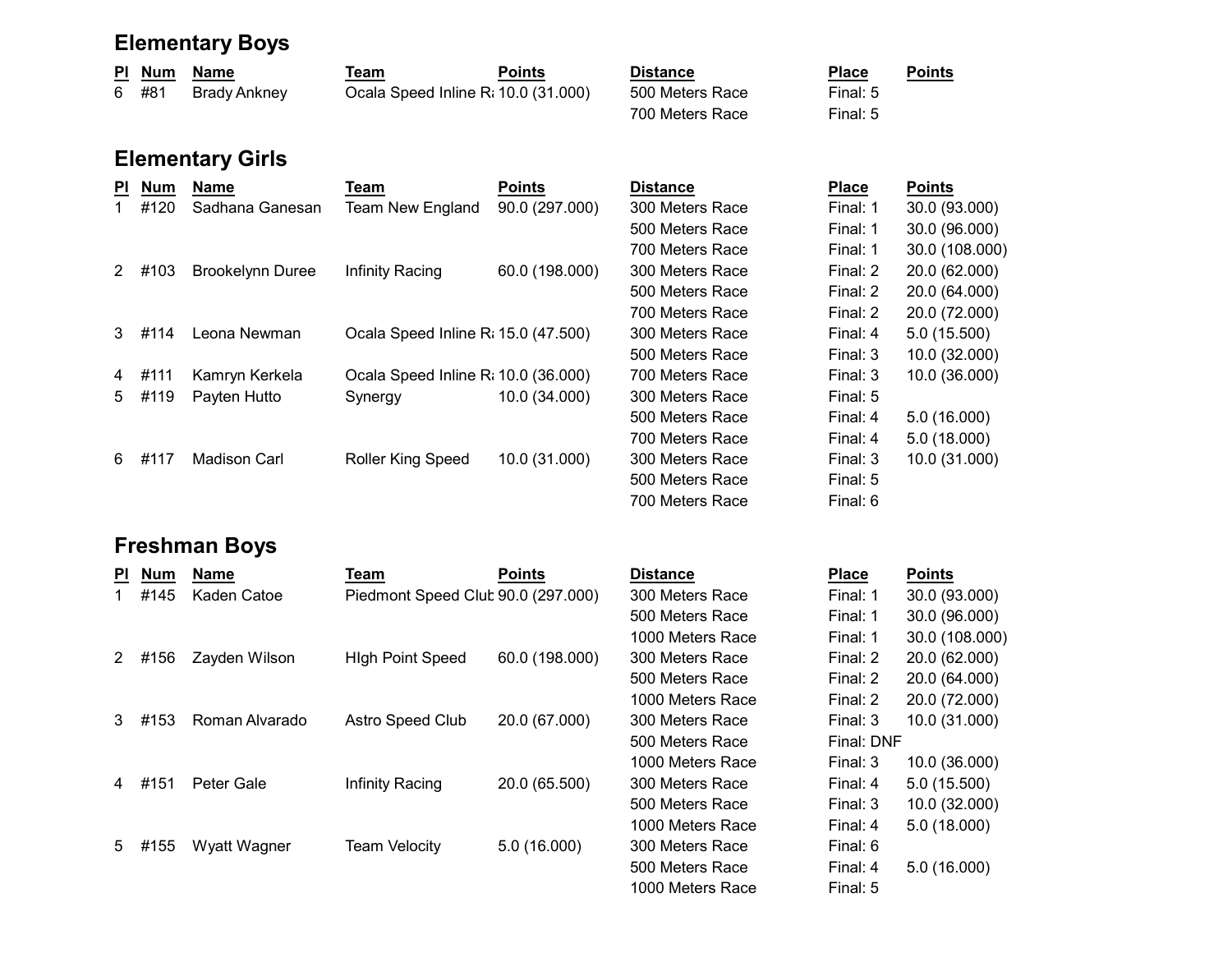#### Freshman Girls

| PI.            | <b>Num</b> | <b>Name</b>                        | Team                               | <b>Points</b>  | <b>Distance</b>  | <b>Place</b> | <b>Points</b> |
|----------------|------------|------------------------------------|------------------------------------|----------------|------------------|--------------|---------------|
|                | #184       | Torrie Weber                       | Emerald Coast Speec 60.0 (204.000) |                | 300 Meters Race  | Final: DQ    |               |
|                |            |                                    |                                    |                | 500 Meters Race  | Final: 1     | 30.0 (96.000) |
|                |            |                                    |                                    |                | 1000 Meters Race | Final: 1     | 30.0 (108.000 |
| 2              | #166       | Gabriella Pasquarella Team Florida |                                    | 50.0 (157.000) | 300 Meters Race  | Final: 1     | 30.0 (93.000) |
|                |            |                                    |                                    |                | 500 Meters Race  | Final: 2     | 20.0 (64.000) |
|                |            |                                    |                                    |                | 1000 Meters Race | Final: DQ    |               |
| 3              | #157       | Alicia Mcbride                     | <b>High Point Speed</b>            | 35.0 (119.000) | 300 Meters Race  | Final: 3     | 10.0 (31.000) |
|                |            |                                    |                                    |                | 500 Meters Race  | Final: 4     | 5.0(16.000)   |
|                |            |                                    |                                    |                | 1000 Meters Race | Final: 2     | 20.0 (72.000) |
| $\overline{4}$ | #14        | Karizma Wofford                    | Omni Speed                         | 20.0 (62.000)  | 300 Meters Race  | Final: 2     | 20.0 (62.000) |
|                |            |                                    |                                    |                | 1000 Meters Race | Final: DQ    |               |
| 5              | #176       | Natmar Aguilera                    | <b>Team Florida</b>                | 15.0 (50.000)  | 500 Meters Race  | Final: 3     | 10.0 (32.000) |
|                |            |                                    |                                    |                | 1000 Meters Race | Final: 4     | 5.0(18.000)   |
| 6              | #160       | <b>Audry Dehlinger</b>             | Badger Skate Racing 10.0 (36.000)  |                | 1000 Meters Race | Final: 3     | 10.0 (36.000) |
| $7\phantom{.}$ | #164       | Elaina Duong                       | Pattison's Team Xtren 5.0 (15.500) |                | 300 Meters Race  | Final: 4     | 5.0(15.500)   |
|                |            |                                    |                                    |                |                  |              |               |

#### Sophomore Men

| <b>PI</b> | <b>Num</b> | <b>Name</b>          | Team                                | <b>Points</b>  | <b>Distance</b>  | <b>Place</b> | <b>Points</b>  |
|-----------|------------|----------------------|-------------------------------------|----------------|------------------|--------------|----------------|
|           | #200       | Jacob Melton         | Team Florida                        | 60.0 (204.000) | 500 Meters Race  | Final: 5     |                |
|           |            |                      |                                     |                | 1000 Meters Race | Final: 1     | 30.0 (96.000)  |
|           |            |                      |                                     |                | 1500 Meters Race | Final: 1     | 30.0 (108.000) |
| 2         | #192       | <b>Bentley Root</b>  | Emerald Coast Speec 50.0 (166.000)  |                | 500 Meters Race  | Final: 2     | 20.0 (62.000)  |
|           |            |                      |                                     |                | 1000 Meters Race | Final: 3     | 10.0 (32.000)  |
|           |            |                      |                                     |                | 1500 Meters Race | Final: 2     | 20.0 (72.000)  |
| 3         | #504       | <b>Ashton Hale</b>   | <b>Star Skate Speed</b>             | 35.0 (113.000) | 500 Meters Race  | Final: 3     | 10.0 (31.000)  |
|           |            |                      |                                     |                | 1000 Meters Race | Final: 2     | 20.0 (64.000)  |
|           |            |                      |                                     |                | 1500 Meters Race | Final: 4     | 5.0(18.000)    |
| 4         | #198       | Eian Workman         | Pattison's Team Xtren 30.0 (93.000) |                | 500 Meters Race  | Final: 1     | 30.0 (93.000)  |
| 5         | #190       | <b>Andrew Walter</b> | <b>Team New England</b>             | 10.0 (36.000)  | 1500 Meters Race | Final: 3     | 10.0 (36.000)  |
| 6         | #203       | Kaiden Woods         | Synergy                             | 5.0(16.000)    | 500 Meters Race  | Final: 6     |                |
|           |            |                      |                                     |                | 1000 Meters Race | Final: 4     | 5.0(16.000)    |
|           |            |                      |                                     |                | 1500 Meters Race | Final: 5     |                |
|           | #209       | Miles Mead           | Emerald Coast Speec 5.0 (15.500)    |                | 500 Meters Race  | Final: 4     | 5.0 (15.500)   |
|           |            |                      |                                     |                | 1000 Meters Race | Final: 6     |                |

#### Sophomore Ladies

|  | PI Num Name                             | Геаm | Points         | Distance        | Place    | <b>Points</b> |
|--|-----------------------------------------|------|----------------|-----------------|----------|---------------|
|  | #237 Mackenzie Robinson Infinity Racing |      | 65.0 (217.000) | 500 Meters Race | Final: 1 | 30.0 (93.000) |

500 Meters Race Final: 1 30.0 (96.000) 1000 Meters Race Final: 1 30.0 (108.000) 500 Meters Race Final: 2 20.0 (64.000) 1000 Meters Race Final: DQ 500 Meters Race Final: 4 5.0 (16.000) 1000 Meters Race Final: 2 20.0 (72.000) 1000 Meters Race Final: DQ 1000 Meters Race Final: 4 5.0 (18.000) 500 Meters Race Final: 5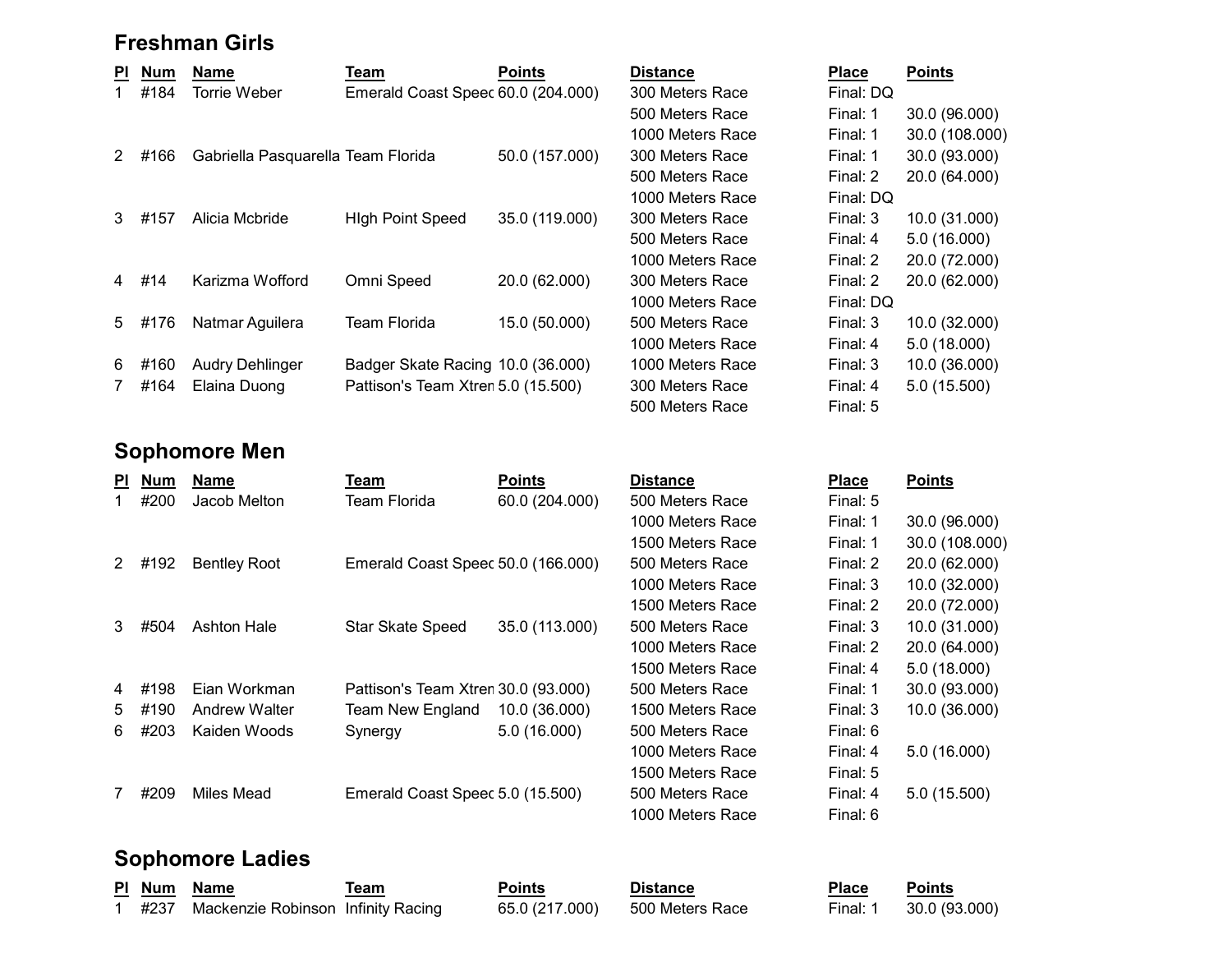#### Sophomore Ladies

| PI.            | <b>Num</b> | <b>Name</b>                        | Team                                 | <b>Points</b>  | <b>Distance</b>  | <b>Place</b> | <b>Points</b> |
|----------------|------------|------------------------------------|--------------------------------------|----------------|------------------|--------------|---------------|
|                | #237       | Mackenzie Robinson Infinity Racing |                                      | 65.0 (217.000) | 1000 Meters Race | Final: 4     | 5.0(16.000)   |
|                |            |                                    |                                      |                | 1500 Meters Race | Final: 1     | 30.0 (108.000 |
| 2              | #225       | Deseree Atwood                     | Pattison's Team Xtren 40.0 (130.000) |                | 500 Meters Race  | Final: 2     | 20.0 (62.000) |
|                |            |                                    |                                      |                | 1000 Meters Race | Final: 3     | 10.0 (32.000) |
|                |            |                                    |                                      |                | 1500 Meters Race | Final: 3     | 10.0 (36.000) |
| 3              | #221       | Cassandra Gerdin                   | <b>High Point Speed</b>              | 35.0 (114.000) | 1000 Meters Race | Final: 1     | 30.0 (96.000) |
|                |            |                                    |                                      |                | 1500 Meters Race | Final: 4     | 5.0(18.000)   |
| 4              | #224       | Danica Swetz                       | Fast Forward Racing 30.0 (103.000)   |                | 500 Meters Race  | Final: 3     | 10.0 (31.000) |
|                |            |                                    |                                      |                | 1000 Meters Race | Final: 5     |               |
|                |            |                                    |                                      |                | 1500 Meters Race | Final: 2     | 20.0 (72.000) |
| 5 <sup>5</sup> | #232       | Jordan Holzworth                   | <b>Team Fast</b>                     | 20.0 (64.000)  | 500 Meters Race  | Final: DNF   |               |
|                |            |                                    |                                      |                | 1000 Meters Race | Final: 2     | 20.0 (64.000) |
|                |            |                                    |                                      |                | 1500 Meters Race | Final: DQ    |               |
| 6.             | #230       | Graci Nunenkamp                    | Team Florida                         | 5.0(15.500)    | 500 Meters Race  | Final: 4     | 5.0(15.500)   |
|                |            |                                    |                                      |                |                  |              |               |

#### Junior Men

| PI.            | <b>Num</b> | <b>Name</b>                         | Team                                 | <b>Points</b>  | <b>Distance</b>  | <b>Place</b> | <b>Points</b> |
|----------------|------------|-------------------------------------|--------------------------------------|----------------|------------------|--------------|---------------|
|                | #256       | <b>Gabriel Lyons</b>                | Pattison's Team Xtren 50.0 (165.000) |                | 500 Meters Race  | Final: 1     | 30.0 (93.000) |
|                |            |                                     |                                      |                | 1000 Meters Race | Final: DQ    |               |
|                |            |                                     |                                      |                | 2000 Meters Race | Final: 2     | 20.0 (72.000) |
| 2              | #263       | Nike Campbell                       | Synergy                              | 45.0 (147.500) | 500 Meters Race  | Final: 4     | 5.0(15.500)   |
|                |            |                                     |                                      |                | 1000 Meters Race | Final: 1     | 30.0 (96.000) |
|                |            |                                     |                                      |                | 2000 Meters Race | Final: 3     | 10.0 (36.000) |
| 3              | #255       | Dayton Ristine                      | Team New England                     | 30.0 (108.000) | 500 Meters Race  | Final: DNF   |               |
|                |            |                                     |                                      |                | 1000 Meters Race | Final: DQ    |               |
|                |            |                                     |                                      |                | 2000 Meters Race | Final: 1     | 30.0 (108.000 |
| 4              | #258       | Hayden Smokey Grov Wolverines Speed |                                      | 25.0 (82.000)  | 1000 Meters Race | Final: 2     | 20.0 (64.000) |
|                |            |                                     |                                      |                | 2000 Meters Race | Final: 4     | 5.0(18.000)   |
| 5              | #265       | Steven Spangler                     | Team Fast                            | 20.0 (62.000)  | 500 Meters Race  | Final: 2     | 20.0 (62.000) |
| 6              | #262       | Julian Rimbey                       | Pattison's Team Xtren 10.0 (32.000)  |                | 500 Meters Race  | Final: DQ    |               |
|                |            |                                     |                                      |                | 1000 Meters Race | Final: 3     | 10.0 (32.000) |
|                |            |                                     |                                      |                | 2000 Meters Race | Final: 6     |               |
| $\overline{7}$ | #259       | Jack Peterson                       | Pattison's Team Xtren 10.0 (31.000)  |                | 500 Meters Race  | Final: 3     | 10.0 (31.000) |
| 8              | #254       | Casey Gordon                        | Ocala Speed Inline R: 5.0 (16.000)   |                | 1000 Meters Race | Final: 4     | 5.0(16.000)   |
|                |            |                                     |                                      |                | 2000 Motoro Dooo | EinalE       |               |

## Junior Ladies

| PI Num | Name             |
|--------|------------------|
|        | #282 Paige Dawsc |

Pl Num Name **Team Ream Points** Points Distance **Place** Points 0n Pattison's Team Xtren 60.0 (198.000) 500 Meters Race Final: 2 20.0 (62.000)

| <b>Distance</b>  | <b>Place</b> | <b>Points</b>     |
|------------------|--------------|-------------------|
| 1000 Meters Race | Final: 4     | 5.0 (16.000)      |
| 1500 Meters Race | Final: 1     | 30.0 (108.000)    |
| 500 Meters Race  | Final: 2     | 20.0 (62.000)     |
| 1000 Meters Race | Final: 3     | 10.0 (32.000)     |
| 1500 Meters Race | Final: 3     | 10.0 (36.000)     |
| 1000 Meters Race | Final: 1     | 30.0 (96.000)     |
| 1500 Meters Race | Final: 4     | 5.0 (18.000)      |
| 500 Meters Race  | Final: $3$   | 10.0 (31.000)     |
| 1000 Meters Race | Final: 5     |                   |
| 1500 Meters Race | Final: 2     | 20.0 (72.000)     |
| 500 Meters Race  | Final: DNF   |                   |
| 1000 Meters Race | Final: 2     | 20.0 (64.000)     |
| 1500 Meters Race | Final: DQ    |                   |
|                  |              | - ^ / / - - ^ ^ \ |

| <b>Distance</b>  | <b>Place</b> | Points         |
|------------------|--------------|----------------|
| 500 Meters Race  | Final: 1     | 30.0 (93.000)  |
| 1000 Meters Race | Final: DQ    |                |
| 2000 Meters Race | Final: 2     | 20.0 (72.000)  |
| 500 Meters Race  | Final: 4     | 5.0 (15.500)   |
| 1000 Meters Race | Final: 1     | 30.0 (96.000)  |
| 2000 Meters Race | Final: 3     | 10.0 (36.000)  |
| 500 Meters Race  | Final: DNF   |                |
| 1000 Meters Race | Final: DQ    |                |
| 2000 Meters Race | Final: 1     | 30.0 (108.000) |
| 1000 Meters Race | Final: 2     | 20.0 (64.000)  |
| 2000 Meters Race | Final: 4     | 5.0 (18.000)   |
| 500 Meters Race  | Final: 2     | 20.0 (62.000)  |
| 500 Meters Race  | Final: DQ    |                |
| 1000 Meters Race | Final: 3     | 10.0 (32.000)  |
| 2000 Meters Race | Final: 6     |                |
| 500 Meters Race  | Final: 3     | 10.0 (31.000)  |
| 1000 Meters Race | Final: 4     | 5.0 (16.000)   |
| 2000 Meters Race | Final: 5     |                |
|                  |              |                |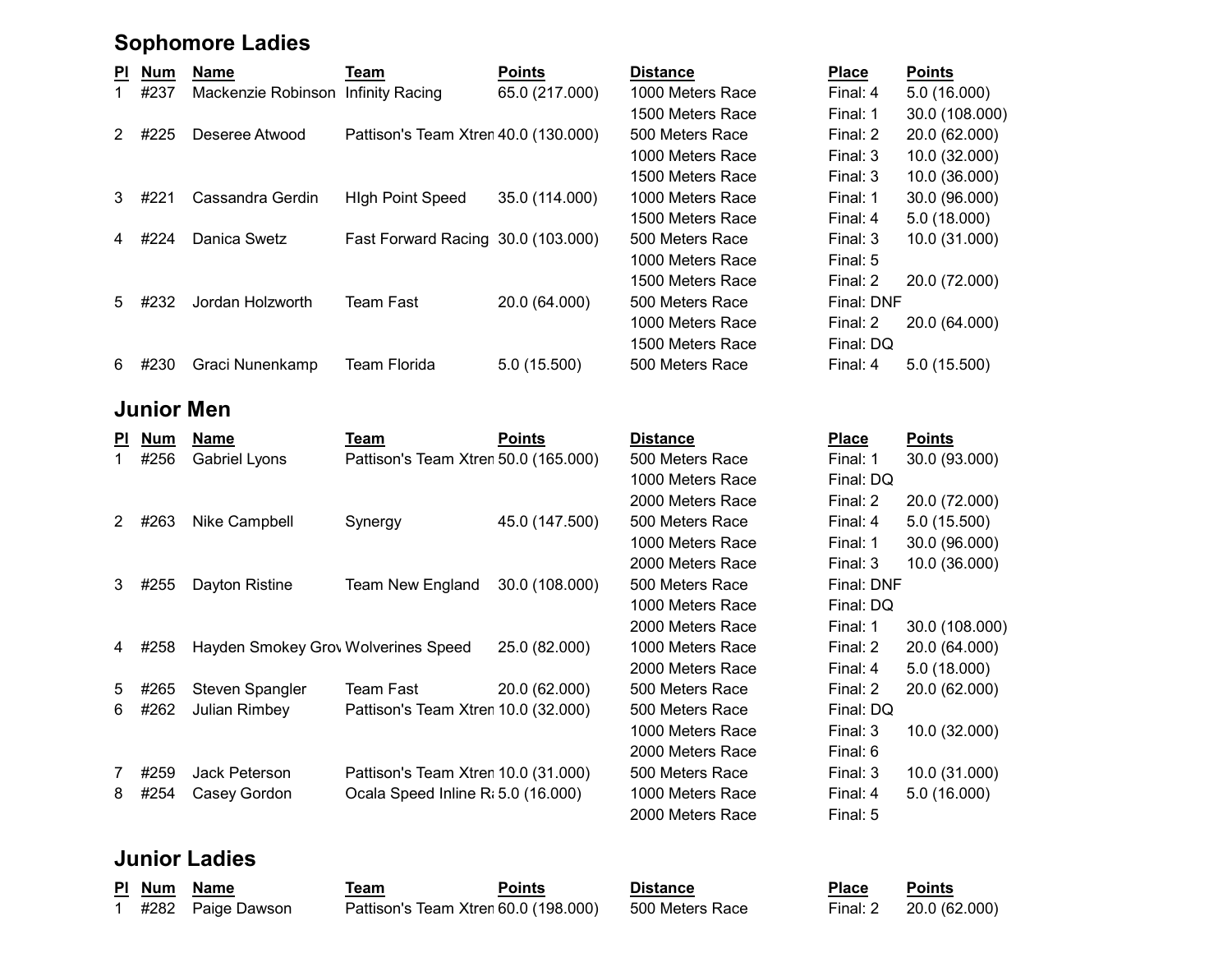#### Junior Ladies

| PI. | <b>Num</b> | Name                  | Team                                 | <b>Points</b>  | <b>Distance</b>  | <b>Place</b> | <b>Points</b> |
|-----|------------|-----------------------|--------------------------------------|----------------|------------------|--------------|---------------|
| 1.  | #282       | Paige Dawson          | Pattison's Team Xtren 60.0 (198.000) |                | 1000 Meters Race | Final: 2     | 20.0 (64.000) |
|     |            |                       |                                      |                | 1500 Meters Race | Final: 2     | 20.0 (72.000) |
| 2   | #283       | <b>Thalia Staehle</b> | Pattison's Team Xtren 60.0 (189.000) |                | 500 Meters Race  | Final: 1     | 30.0 (93.000) |
|     |            |                       |                                      |                | 1000 Meters Race | Final: 1     | 30.0 (96.000) |
|     |            |                       |                                      |                | 1500 Meters Race | Final: DQ    |               |
| 3   | #273       | Hannah Haring         | <b>Team New England</b>              | 40.0 (139.500) | 500 Meters Race  | Final: 4     | 5.0(15.500)   |
|     |            |                       |                                      |                | 1000 Meters Race | Final: 4     | 5.0(16.000)   |
|     |            |                       |                                      |                | 1500 Meters Race | Final: 1     | 30.0 (108.000 |
| 4   | #276       | Kadie Leonard         | <b>Astro Speed Club</b>              | 15.0 (50.000)  | 500 Meters Race  | Final: 5     |               |
|     |            |                       |                                      |                | 1000 Meters Race | Final: 3     | 10.0 (32.000) |
|     |            |                       |                                      |                | 1500 Meters Race | Final: 4     | 5.0(18.000)   |
| 5   | #281       | Michaela Renick       | Pattison's Team Xtren 10.0 (36.000)  |                | 1500 Meters Race | Final: 3     | 10.0 (36.000) |
| 6.  | #271       | <b>Fatima Sanchez</b> | Synergy                              | 10.0 (31.000)  | 500 Meters Race  | Final: 3     | 10.0 (31.000) |
|     |            |                       |                                      |                | $\sqrt{2}$       |              |               |

#### Senior Men

| PI. | <u>Num</u> | Name                   | <u>Team</u>                         | <b>Points</b>  | <b>Distance</b>  | <b>Place</b> | <b>Points</b> |
|-----|------------|------------------------|-------------------------------------|----------------|------------------|--------------|---------------|
| 1   | #16        | <b>Wesley Gandy</b>    | Synergy                             | 55.0 (187.500) | 500 Meters Race  | Final: 4     | 5.0(15.500)   |
|     |            |                        |                                     |                | 1500 Meters Race | Final: 2     | 20.0 (64.000) |
|     |            |                        |                                     |                | 3000 Meters Race | Final: 1     | 30.0 (108.000 |
|     | #296       | Dustin Hebson          | Stardust                            | 45.0 (145.000) | 500 Meters Race  | Final: 1     | 30.0 (93.000) |
|     |            |                        |                                     |                | 1500 Meters Race | Final: 4     | 5.0(16.000)   |
|     |            |                        |                                     |                | 3000 Meters Race | Final: 3     | 10.0 (36.000) |
| 3   | #302       | Nicholas Holmes        | Piedmont Speed Club 40.0 (127.000)  |                | 500 Meters Race  | Final: 3     | 10.0 (31.000) |
|     |            |                        |                                     |                | 1500 Meters Race | Final: 1     | 30.0 (96.000) |
|     |            |                        |                                     |                | 3000 Meters Race | Final: 6     |               |
|     | 4 #299     | James Sadler           | Ocala Speed Inline R: 25.0 (80.000) |                | 500 Meters Race  | Final: 2     | 20.0 (62.000) |
|     |            |                        |                                     |                | 1500 Meters Race | Final: DNF   |               |
|     |            |                        |                                     |                | 3000 Meters Race | Final: 4     | 5.0(18.000)   |
| 5   | #290       | <b>Aden Sailor</b>     | Fast Forward Racing 20.0 (72.000)   |                | 500 Meters Race  | Final: 6     |               |
|     |            |                        |                                     |                | 1500 Meters Race | Final: DQ    |               |
|     |            |                        |                                     |                | 3000 Meters Race | Final: 2     | 20.0 (72.000) |
| 6   | #292       | <b>Alex Carrothers</b> | <b>Wolverines Speed</b>             | 10.0 (32.000)  | 500 Meters Race  | Final: 5     |               |
|     |            |                        |                                     |                | 1500 Meters Race | Final: 3     | 10.0 (32.000) |

## Senior Ladies

|  | <u>PI Num Name</u>    | <u>Team</u>                                     | <b>Points</b> | <b>Distance</b> | <b>Place</b>      | <b>Points</b> |
|--|-----------------------|-------------------------------------------------|---------------|-----------------|-------------------|---------------|
|  | 1 #309 Jazzmyn Foster | Team New England 70.0 (230.000) 500 Meters Race |               |                 | Final: 2 20.0 (6) |               |

1000 Meters Race Final: 5

| <b>Distance</b>  | <b>Place</b> | <b>Points</b>  |
|------------------|--------------|----------------|
| 1000 Meters Race | Final: 2     | 20.0 (64.000)  |
| 1500 Meters Race | Final: 2     | 20.0 (72.000)  |
| 500 Meters Race  | Final: 1     | 30.0 (93.000)  |
| 1000 Meters Race | Final: 1     | 30.0 (96.000)  |
| 1500 Meters Race | Final: DQ    |                |
| 500 Meters Race  | Final: 4     | 5.0 (15.500)   |
| 1000 Meters Race | Final: 4     | 5.0(16.000)    |
| 1500 Meters Race | Final: 1     | 30.0 (108.000) |
| 500 Meters Race  | Final: 5     |                |
| 1000 Meters Race | Final: 3     | 10.0 (32.000)  |
| 1500 Meters Race | Final: 4     | 5.0(18.000)    |
| 1500 Meters Race | Final: 3     | 10.0 (36.000)  |
|                  |              |                |

| Points        |
|---------------|
| 5.0 (15.500)  |
| 20.0 (64.000) |
| 30.0 (108.000 |
| 30.0 (93.000) |
| 5.0 (16.000)  |
| 10.0 (36.000) |
| 10.0 (31.000) |
| 30.0 (96.000) |
|               |
| 20.0 (62.000) |
| Final: DNF    |
| 5.0 (18.000)  |
|               |
|               |
| 20.0 (72.000) |
|               |
| 10.0 (32.000) |
|               |

1 Team New England 70.0 (230.000) 500 Meters Race Final: 2 20.0 (62.000) 1000 Meters Race Final: 1 30.0 (96.000)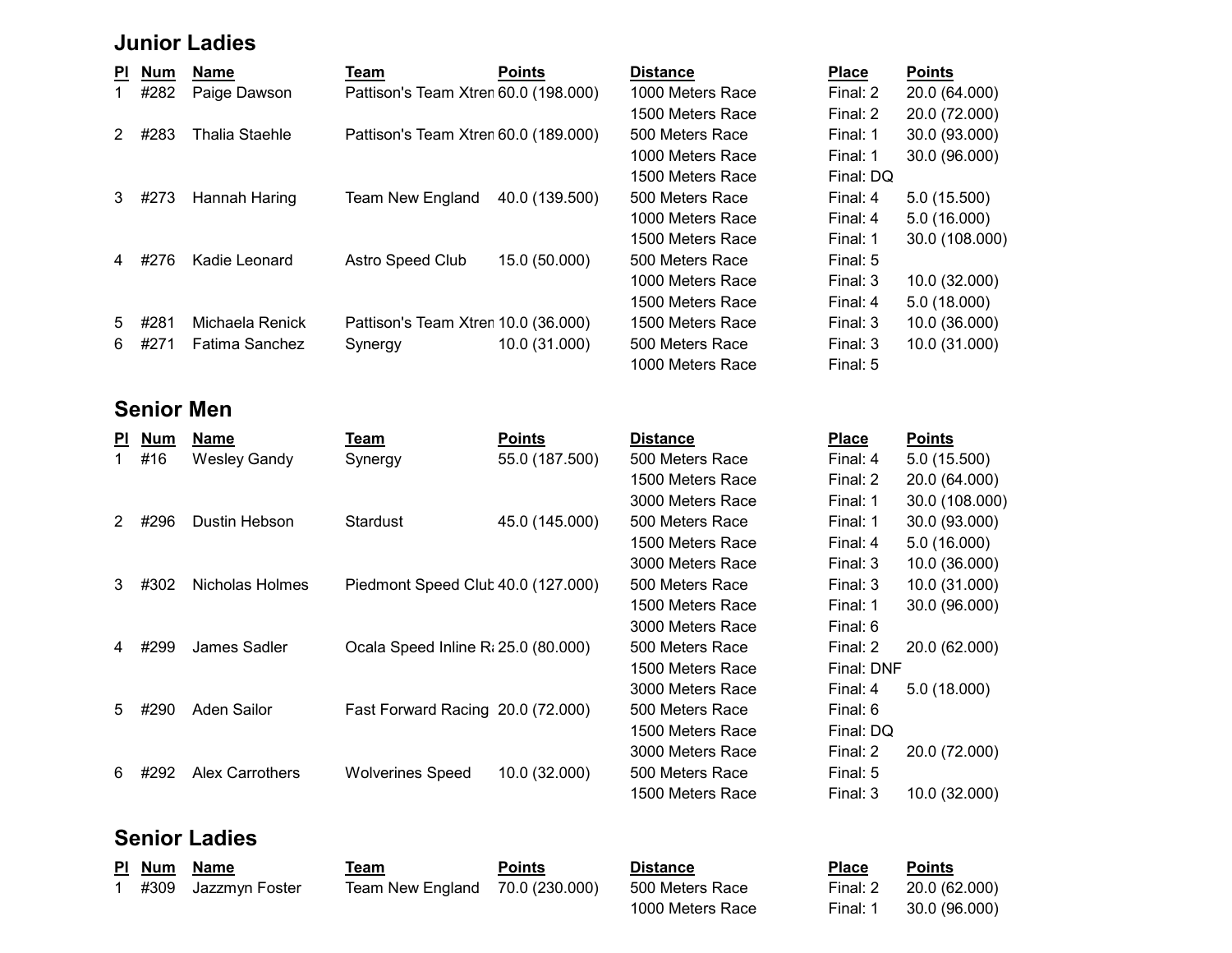## Senior Ladies

| <b>PI</b> | <b>Num</b> | Name           | Team                               | <b>Points</b>  | <b>Distance</b>  | <b>Place</b> | <b>Points</b>  |
|-----------|------------|----------------|------------------------------------|----------------|------------------|--------------|----------------|
|           | #309       | Jazzmyn Foster | <b>Team New England</b>            | 70.0 (230.000) | 2000 Meters Race | Final: 2     | 20.0 (72.000)  |
| 2         | #311       | Jessica Brooks | Omni Speed                         | 60.0 (201.000) | 500 Meters Race  | Final: 1     | 30.0 (93.000)  |
|           |            |                |                                    |                | 1000 Meters Race | Final: DQ    |                |
|           |            |                |                                    |                | 2000 Meters Race | Final: 1     | 30.0 (108.000) |
| 3         | #310       | Jeilyn Godin   | <b>Team New England</b>            | 35.0 (115.500) | 500 Meters Race  | Final: 4     | 5.0 (15.500)   |
|           |            |                |                                    |                | 1000 Meters Race | Final: 2     | 20.0 (64.000)  |
|           |            |                |                                    |                | 2000 Meters Race | Final: 3     | 10.0 (36.000)  |
| 4         | #313       | Kaylee Roepcke | Fast Forward Racing 25.0 (81.000)  |                | 500 Meters Race  | Final: 3     | 10.0 (31.000)  |
|           |            |                |                                    |                | 1000 Meters Race | Final: 3     | 10.0 (32.000)  |
|           |            |                |                                    |                | 2000 Meters Race | Final: 4     | 5.0(18.000)    |
| 5         | #314       | Shya Saylor    | Pattison's Team Xtren 5.0 (16.000) |                | 500 Meters Race  | Final: 5     |                |
|           |            |                |                                    |                | 1000 Meters Race | Final: 4     | 5.0(16.000)    |
|           |            |                |                                    |                | 2000 Meters Race | Final: 5     |                |
|           |            |                |                                    |                |                  |              |                |

## Classic Men

| <b>PI</b> | <b>Num</b>                  | Name                        | Team        | <b>Points</b>  | <b>Distance</b>  | <b>Place</b> | <b>Points</b>  |  |  |
|-----------|-----------------------------|-----------------------------|-------------|----------------|------------------|--------------|----------------|--|--|
|           | #321                        | <b>Christopher Springer</b> | Synergy     | 90.0 (297.000) | 500 Meters Race  | Final: 1     | 30.0 (93.000)  |  |  |
|           |                             |                             |             |                | 1000 Meters Race | Final: 1     | 30.0 (96.000)  |  |  |
|           |                             |                             |             |                | 2000 Meters Race | Final: 1     | 30.0 (108.000) |  |  |
| 2         | #325                        | Jordin Stelly               | Synergy     | 50.0 (166.000) | 500 Meters Race  | Final: 2     | 20.0 (62.000)  |  |  |
|           |                             |                             |             |                | 1000 Meters Race | Final: 3     | 10.0 (32.000)  |  |  |
|           |                             |                             |             |                | 2000 Meters Race | Final: 2     | 20.0 (72.000)  |  |  |
| 3         | #327                        | <b>Tavaris Scott</b>        | Mach Racing | 40.0 (131.000) | 500 Meters Race  | Final: 3     | 10.0 (31.000)  |  |  |
|           |                             |                             |             |                | 1000 Meters Race | Final: 2     | 20.0 (64.000)  |  |  |
|           |                             |                             |             |                | 2000 Meters Race | Final: 3     | 10.0 (36.000)  |  |  |
| 4         | #329                        | William Widener             | Omni Speed  | 10.0 (34.000)  | 500 Meters Race  | Final: 5     |                |  |  |
|           |                             |                             |             |                | 1000 Meters Race | Final: 4     | 5.0 (16.000)   |  |  |
|           |                             |                             |             |                | 2000 Meters Race | Final: 4     | 5.0(18.000)    |  |  |
| 5         | #323                        | James Springer              | Synergy     | 5.0 (15.500)   | 500 Meters Race  | Final: 4     | 5.0 (15.500)   |  |  |
|           |                             |                             |             |                | 1000 Meters Race | Final: 5     |                |  |  |
|           |                             |                             |             |                | 2000 Meters Race | Final: 6     |                |  |  |
|           | <b>Classic Ladies</b>       |                             |             |                |                  |              |                |  |  |
|           | <b>PI</b> N <sub>II</sub> m | Name                        | Taam        | <b>Pointe</b>  | <b>Distance</b>  | <b>Place</b> | <b>Pointe</b>  |  |  |

| PI Num | Name            | <u>Team</u> | <b>Points</b>  | <b>Distance</b>  | <b>Place</b> | <b>Points</b>  |
|--------|-----------------|-------------|----------------|------------------|--------------|----------------|
| #332   | Jamie Tallev    | DFW Speed   | 80.0 (266.000) | 500 Meters Race  | Final: 2     | 20.0 (62.000)  |
|        |                 |             |                | 1000 Meters Race | Final: 1     | 30.0 (96.000)  |
|        |                 |             |                | 1500 Meters Race | Final: 1     | 30.0 (108.000) |
| 2 #333 | McKenzie Browne | Synergy     | 70.0 (229.000) | 500 Meters Race  | Final: 1     | 30.0 (93.000)  |
|        |                 |             |                | 1000 Meters Race | Final: 2     | 20.0 (64.000)  |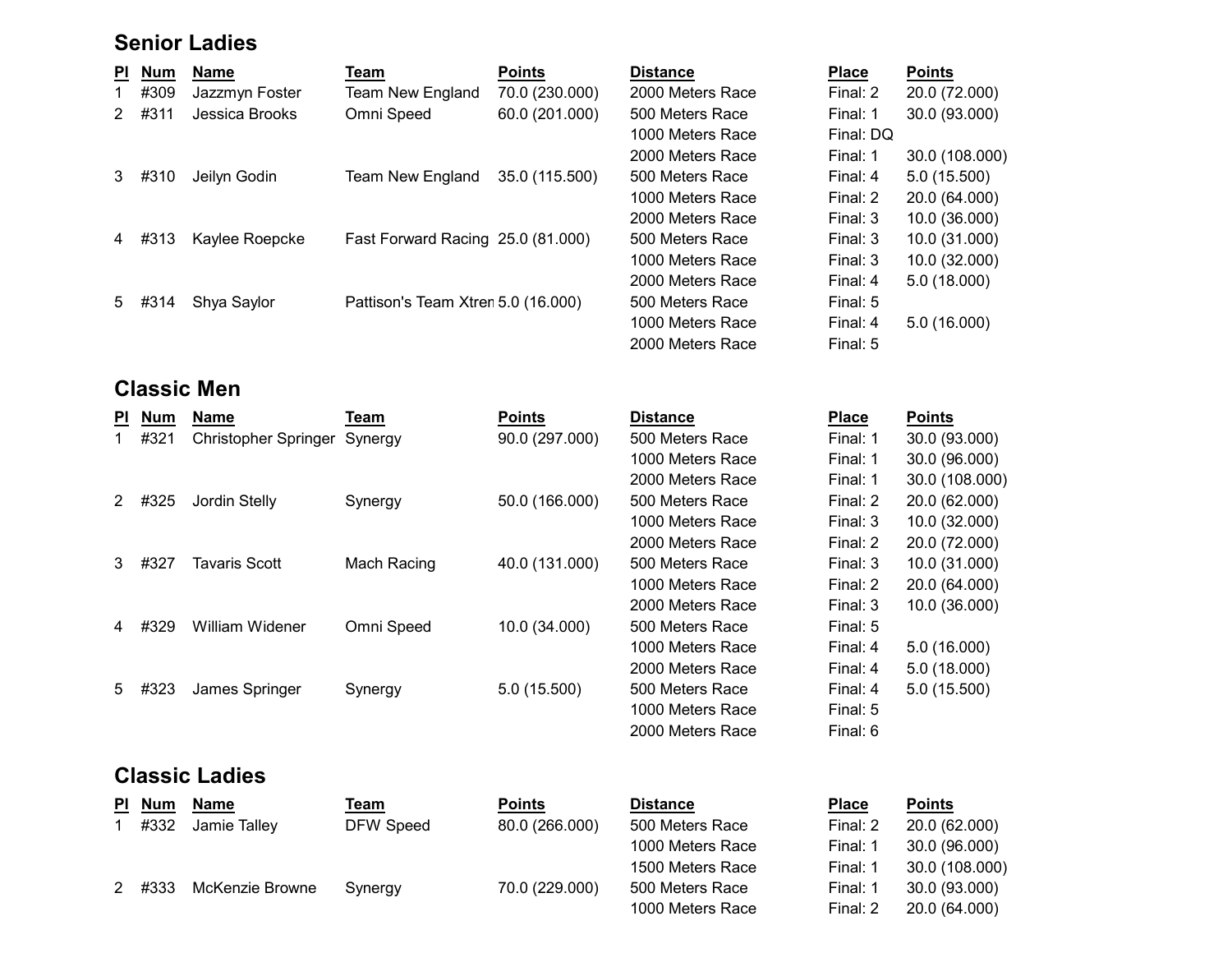#### Classic Ladies

| PL             | <b>Num</b> | Name              | <u>Team</u>      | <b>Points</b>  | <b>Distance</b>  | <b>Place</b> | <b>Points</b> |
|----------------|------------|-------------------|------------------|----------------|------------------|--------------|---------------|
| 2              | #333       | McKenzie Browne   | Synergy          | 70.0 (229.000) | 1500 Meters Race | Final: 2     | 20.0 (72.000) |
| 3              | #331       | Danielle Baltzazr | Synergy          | 30.0 (99.000)  | 500 Meters Race  | Final: 3     | 10.0 (31.000) |
|                |            |                   |                  |                | 1000 Meters Race | Final: 3     | 10.0 (32.000) |
|                |            |                   |                  |                | 1500 Meters Race | Final: 3     | 10.0 (36.000) |
| $\overline{4}$ | #330       | Adriana Traube    | Team New England | 15.0 (49.500)  | 500 Meters Race  | Final: 4     | 5.0(15.500)   |
|                |            |                   |                  |                | 1000 Meters Race | Final: 4     | 5.0(16.000)   |
|                |            |                   |                  |                | 1500 Meters Race | Final: 4     | 5.0(18.000)   |

# Grand Classic Men

| ΡI | <b>Num</b> | <b>Name</b>                | Team          | <b>Points</b>  | <b>Distance</b>  | <b>Place</b> | <b>Points</b>  |
|----|------------|----------------------------|---------------|----------------|------------------|--------------|----------------|
|    | #340       | <b>Brain Talley</b>        | DFW Speed     | 80.0 (266.000) | 500 Meters Race  | Final: 2     | 20.0 (62.000)  |
|    |            |                            |               |                | 1000 Meters Race | Final: 1     | 30.0 (96.000)  |
|    |            |                            |               |                | 2000 Meters Race | Final: 1     | 30.0 (108.000) |
| 2  | #341       | Jeffrey Puckett            | DFW Speed     | 70.0 (229.000) | 500 Meters Race  | Final: 1     | 30.0 (93.000)  |
|    |            |                            |               |                | 1000 Meters Race | Final: 2     | 20.0 (64.000)  |
|    |            |                            |               |                | 2000 Meters Race | Final: 2     | 20.0 (72.000)  |
| 3  | #343       | Markevous Humphrey Synergy |               | 30.0 (99.000)  | 500 Meters Race  | Final: 3     | 10.0 (31.000)  |
|    |            |                            |               |                | 1000 Meters Race | Final: 3     | 10.0 (32.000)  |
|    |            |                            |               |                | 2000 Meters Race | Final: 3     | 10.0 (36.000)  |
| 4  | #354       | Lance Coursey              | Team Velocity | 15.0 (49.500)  | 500 Meters Race  | Final: 4     | 5.0 (15.500)   |
|    |            |                            |               |                | 1000 Meters Race | Final: 4     | 5.0(16.000)    |
|    |            |                            |               |                | 2000 Meters Race | Final: 4     | 5.0(18.000)    |

## Grand Classic Ladies

| PI. | <b>Num</b> | <b>Name</b>     | Team                                | <b>Points</b>  | <b>Distance</b>  | <b>Place</b> | <b>Points</b>  |
|-----|------------|-----------------|-------------------------------------|----------------|------------------|--------------|----------------|
|     | #344       | Christy Johnson | Piedmont Speed Club 90.0 (297.000)  |                | 500 Meters Race  | Final: 1     | 30.0 (93.000)  |
|     |            |                 |                                     |                | 1000 Meters Race | Final: 1     | 30.0 (96.000)  |
|     |            |                 |                                     |                | 1500 Meters Race | Final: 1     | 30.0 (108.000) |
| 2   | #383       | Marquita Jones  | <b>Team Florida</b>                 | 45.0 (144.000) | 500 Meters Race  | Final: 2     | 20.0 (62.000)  |
|     |            |                 |                                     |                | 1000 Meters Race | Final: 2     | 20.0 (64.000)  |
|     |            |                 |                                     |                | 1500 Meters Race | Final: 4     | 5.0(18.000)    |
| 3.  | #346       | Stephanie Peck  | Omni Speed                          | 40.0 (135.000) | 500 Meters Race  | Final: 3     | 10.0 (31.000)  |
|     |            |                 |                                     |                | 1000 Meters Race | Final: 3     | 10.0 (32.000)  |
|     |            |                 |                                     |                | 1500 Meters Race | Final: 2     | 20.0 (72.000)  |
| 4   | #345       | Micki Alapati   | Pattison's Team Xtren 20.0 (67.500) |                | 500 Meters Race  | Final: 4     | 5.0 (15.500)   |
|     |            |                 |                                     |                | 1000 Meters Race | Final: 4     | 5.0(16.000)    |
|     |            |                 |                                     |                | 1500 Meters Race | Final: 3     | 10.0 (36.000)  |

| <b>Place</b> | Points        |
|--------------|---------------|
| Final: 1     | 30.0 (93.000) |
| Final: 1     | 30.0 (96.000) |
| Final: 1     | 30.0 (108.000 |
| Final: 2     | 20.0 (62.000) |
| Final: 2     | 20.0 (64.000) |
| Final: 4     | 5.0(18.000)   |
| Final: 3     | 10.0 (31.000) |
| Final: 3     | 10.0 (32.000) |
| Final: 2     | 20.0 (72.000) |
| Final: 4     | 5.0 (15.500)  |
| Final: 4     | 5.0 (16.000)  |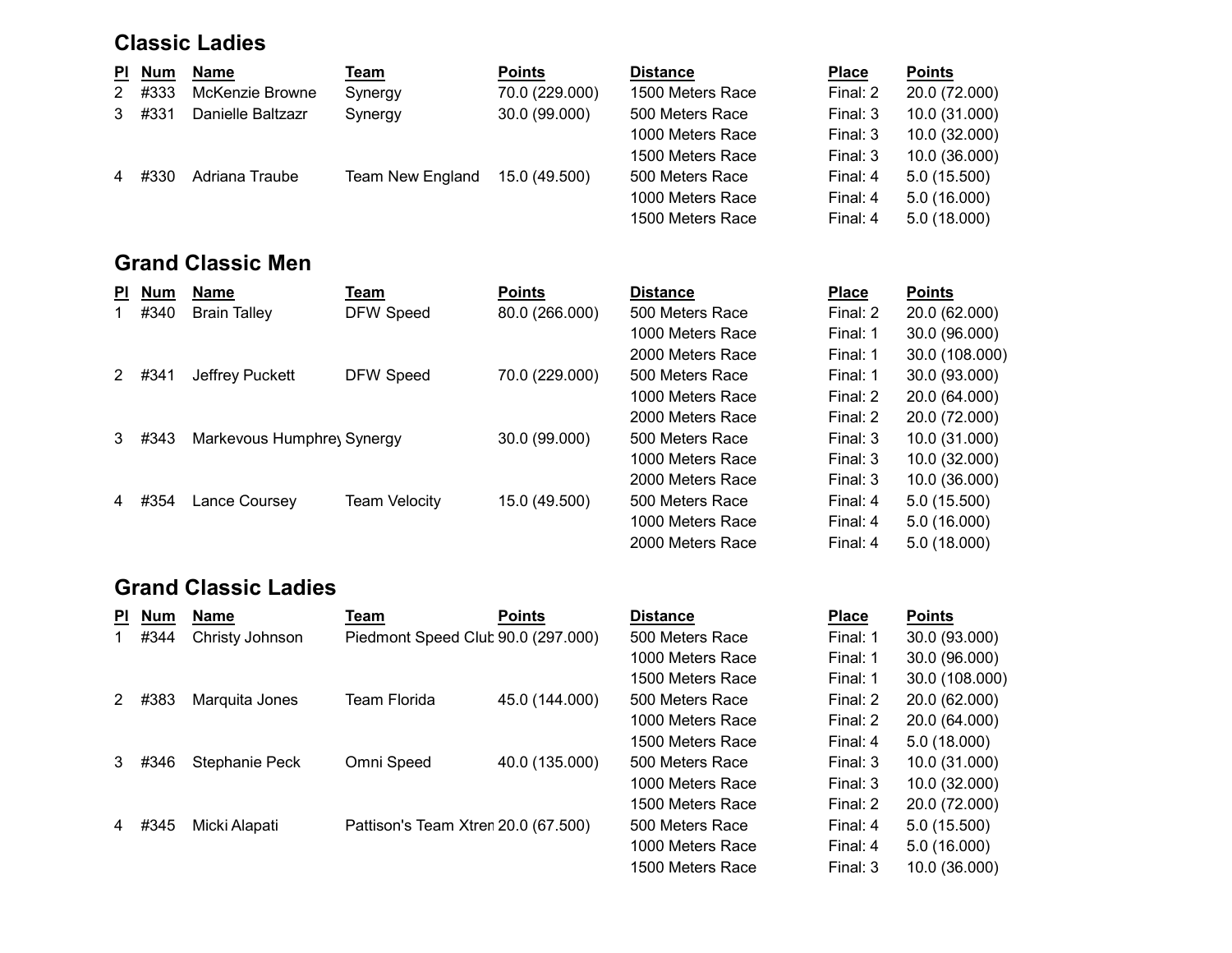#### Masters Men

| <b>PI</b> | <b>Num</b> | <b>Name</b>            | Team                                 | <b>Points</b>  | <b>Distance</b>  | <b>Place</b> | <b>Points</b>  |
|-----------|------------|------------------------|--------------------------------------|----------------|------------------|--------------|----------------|
|           | #352       | John Mueller           | Pattison's Team Xtren 80.0 (261.000) |                | 500 Meters Race  | Final: 1     | 30.0 (93.000)  |
|           |            |                        |                                      |                | 1000 Meters Race | Final: 1     | 30.0 (96.000)  |
|           |            |                        |                                      |                | 1500 Meters Race | Final: 2     | 20.0 (72.000)  |
| 2         | #378       | Xaysana Inthanam       | Team Florida                         | 45.0 (144.000) | 500 Meters Race  | Final: 2     | 20.0 (62.000)  |
|           |            |                        |                                      |                | 1000 Meters Race | Final: 2     | 20.0 (64.000)  |
|           |            |                        |                                      |                | 1500 Meters Race | Final: 4     | 5.0(18.000)    |
| 3         | #351       | Davo Majzun            | Emerald Coast Speec 30.0 (108.000)   |                | 1000 Meters Race | Final: DNF   |                |
|           |            |                        |                                      |                | 1500 Meters Race | Final: 1     | 30.0 (108.000) |
| 4         | #357       | Ryan McDuffie          | Astro Speed Club                     | 25.0 (83.000)  | 500 Meters Race  | Final: 3     | 10.0 (31.000)  |
|           |            |                        |                                      |                | 1000 Meters Race | Final: 4     | 5.0(16.000)    |
|           |            |                        |                                      |                | 1500 Meters Race | Final: 3     | 10.0 (36.000)  |
| 5         | #353       | Ken Bernard            | <b>Team New England</b>              | 10.0 (32.000)  | 500 Meters Race  | Final: 5     |                |
|           |            |                        |                                      |                | 1000 Meters Race | Final: 3     | 10.0 (32.000)  |
|           |            |                        |                                      |                | 1500 Meters Race | Final: 5     |                |
| 6         | #359       | <b>William Culhane</b> | Pac West Inline Racir 5.0 (15.500)   |                | 500 Meters Race  | Final: 4     | 5.0 (15.500)   |
|           |            | <b>Masters Ladies</b>  |                                      |                |                  |              |                |
| <b>PI</b> | <b>Num</b> | <b>Name</b>            | Team                                 | <b>Points</b>  | <b>Distance</b>  | <b>Place</b> | <b>Points</b>  |
|           | #364       | Tori Carter            | Synergy                              | 90.0 (297.000) | 500 Meters Race  | Final: 1     | 30.0 (93.000)  |
|           |            |                        |                                      |                | 700 Meters Race  | Final: 1     | 30.0 (96.000)  |

| 2 | #361 | Emily Worsham    | Piedmont Speed Club 60.0 (198.000) |               |
|---|------|------------------|------------------------------------|---------------|
| 3 | #600 | Sara Smith       | Omni Speed                         | 20.0 (67.000) |
| 4 | #363 | Rachael Cibroski | Team New England                   | 20.0 (65.500) |
| 5 |      | #362 JIII Leech  | Stardust                           | 5.0(16.000)   |

## 1000 Meters Race Final: 1 30.0 (108.000) 2 500 Meters Race Final: 2 #361 Emily Worsham Piedmont Speed Club60.0 (198.000) 20.0 (62.000) 700 Meters Race Final: 2 20.0 (64.000) 1000 Meters Race Final: 2 20.0 (72.000) 3 500 Meters Race Final: 3 #600 Sara Smith Omni Speed 20.0 (67.000) 10.0 (31.000) 700 Meters Race Final 1000 Meters Race Final: 3 10.0 (36.000) 500 Meters Race Final: 4  $5.0$  (15.500) 700 Meters Race Final: 3 10.0 (32.000)<br>1000 Meters Race Final: 4 5.0 (18.000) 1000 Meters Race Final: 4 5.0 (18.000) 500 Meters Race Final: 5 700 Meters Race Final: 4 5.0 (16.000) 1000 Meters Race Final: 5

| nal: 1  | 30.0 (108. |
|---------|------------|
| nal: 2  | 20.0 (62.0 |
| nal: 2  | 20.0 (64.0 |
| nal: 2  | 20.0 (72.0 |
| nal: 3  | 10.0 (31.0 |
| nal: DQ |            |
| nal: 3  | 10.0 (36.0 |
| nal: 4  | 5.0 (15.50 |
| nal: 3  | 10.0 (32.0 |
| nal: 4  | 5.0 (18.00 |
| nal: 5  |            |

## Grand Masters Men

|  | PI Num Name         | ™eam    | Points                         | <b>Distance</b> | <b>Place</b> | <b>Points</b> |
|--|---------------------|---------|--------------------------------|-----------------|--------------|---------------|
|  | 1 #404 KC Boutiette | Synergy | 70.0 (233.000) 500 Meters Race |                 | Final: 1     | 30.0(9)       |

1 1 500 Meters Race Final: 1  $14$  30.0 (93.000) 300 Meters Race

|  |  | Points |
|--|--|--------|
|  |  |        |

1000 Meters Race Final: 3 10.0 (32.000) 1500 Meters Race Final: 1 30.0 (108.000)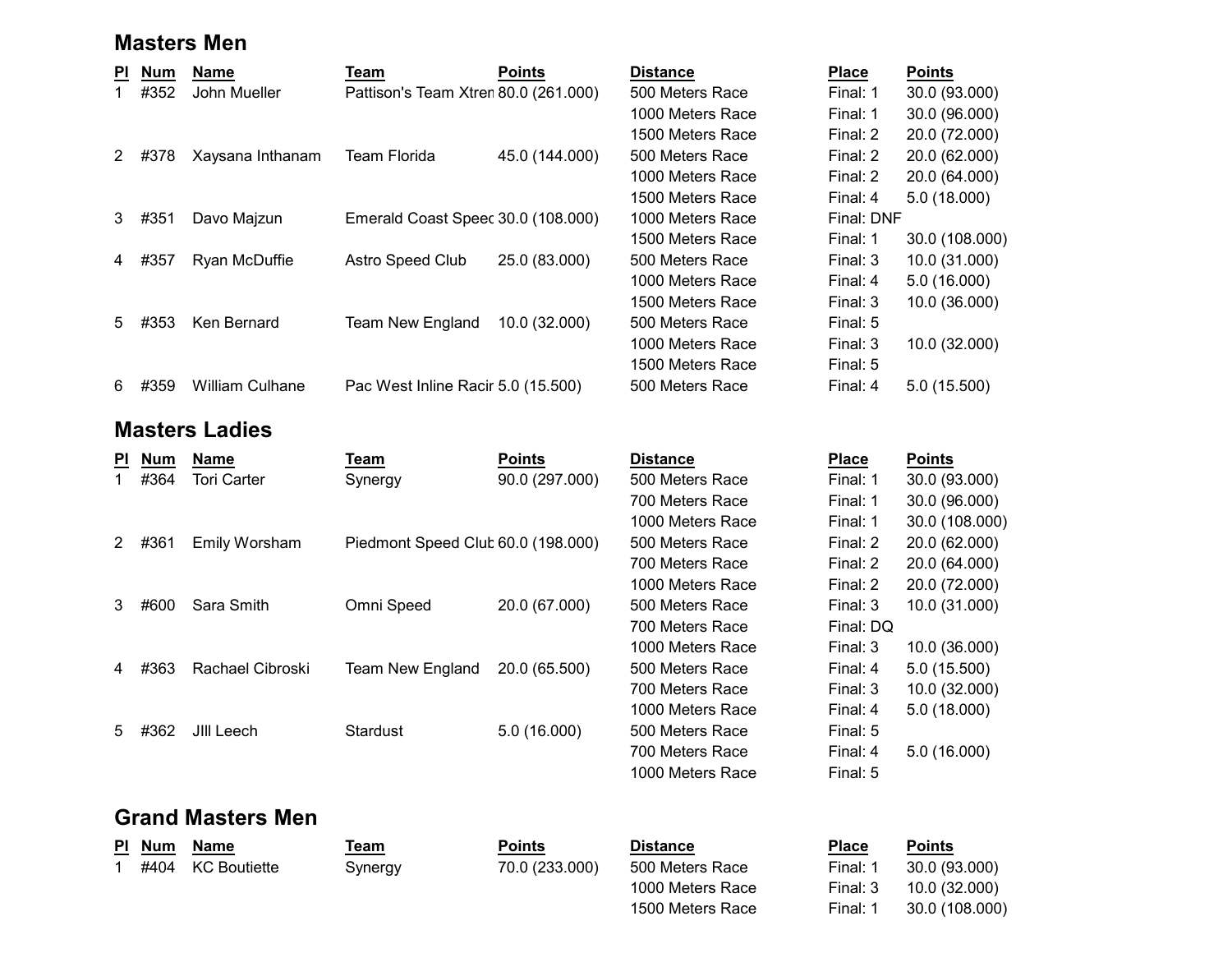### Grand Masters Men

| PI.            | Num  | Name                     | Team                                | <b>Points</b>  | <b>Distance</b>                    | <b>Place</b> | <b>Points</b>   |
|----------------|------|--------------------------|-------------------------------------|----------------|------------------------------------|--------------|-----------------|
| 2              | #375 | <b>Edward Wilcox</b>     | Team New England                    | 70.0 (230.000) | 500 Meters Race                    | Final: 2     | 20.0 (62.000    |
|                |      |                          |                                     |                | 1000 Meters Race                   | Final: 1     | 30.0 (96.000    |
|                |      |                          |                                     |                | 1500 Meters Race                   | Final: 2     | 20.0 (72.000    |
| $\mathbf{3}$   | #371 | Chad Ackman              | Emerald Coast Speec 30.0 (95.000)   |                | 500 Meters Race                    | Final: 3     | 10.0 (31.000    |
|                |      |                          |                                     |                | 1000 Meters Race                   | Final: 2     | 20.0 (64.000    |
| $\overline{4}$ | #376 | <b>Francisco Ramirez</b> | Frenchtown Speed Te 10.0 (36.000)   |                | 1000 Meters Race                   | Final: 5     |                 |
|                |      |                          |                                     |                | 1500 Meters Race                   | Final: 3     | 10.0 (36.000    |
| 5              | #370 | Bryan Hays               | Pattison's Team Xtren 10.0 (33.500) |                | 500 Meters Race                    | Final: 4     | 5.0(15.500)     |
|                |      |                          |                                     |                | 1500 Meters Race                   | Final: 4     | 5.0(18.000)     |
| 6.             | #377 | Kevin Kmetz              | Infinity Racing                     | 5.0(16.000)    | 500 Meters Race                    | Final: 5     |                 |
|                |      |                          |                                     |                | $\sim$ $\sim$ $\sim$ $\sim$ $\sim$ |              | - ^ / / ^ ^^^ ^ |

| <b>Distance</b>  | <b>Place</b> | <b>Points</b> |
|------------------|--------------|---------------|
| 500 Meters Race  | Final: 2     | 20.0 (62.000) |
| 1000 Meters Race | Final: 1     | 30.0 (96.000) |
| 1500 Meters Race | Final: 2     | 20.0 (72.000) |
| 500 Meters Race  | Final: 3     | 10.0 (31.000) |
| 1000 Meters Race | Final: 2     | 20.0 (64.000) |
| 1000 Meters Race | Final: $5$   |               |
| 1500 Meters Race | Final: $3$   | 10.0 (36.000) |
| 500 Meters Race  | Final: $4$   | 5.0 (15.500)  |
| 1500 Meters Race | Final: 4     | 5.0 (18.000)  |
| 500 Meters Race  | Final: $5$   |               |
| 1000 Meters Race | Final: 4     | 5.0 (16.000)  |
| 1500 Meters Race | Final: 5     |               |

## Grand Masters Ladies

| <b>PI</b> | <b>Num</b> | <b>Name</b>           | Team                                | <b>Points</b>  | <b>Distance</b>  | <b>Place</b> | <b>Points</b> |
|-----------|------------|-----------------------|-------------------------------------|----------------|------------------|--------------|---------------|
| 1.        | #382       | Mardy Juhl            | Team Florida                        | 80.0 (266.000) | 500 Meters Race  | Final: 2     | 20.0 (62.000) |
|           |            |                       |                                     |                | 700 Meters Race  | Final: 1     | 30.0 (96.000) |
|           |            |                       |                                     |                | 1000 Meters Race | Final: 1     | 30.0 (108.000 |
| 2         | #397       | <b>Heather Laufer</b> | Inside Edge Racing                  | 70.0 (229.000) | 500 Meters Race  | Final: 1     | 30.0 (93.000) |
|           |            |                       |                                     |                | 700 Meters Race  | Final: 2     | 20.0 (64.000) |
|           |            |                       |                                     |                | 1000 Meters Race | Final: 2     | 20.0 (72.000) |
|           | 3 #379     | Jillian Schiessl      | Pattison's Team Xtren 25.0 (83.000) |                | 500 Meters Race  | Final: 3     | 10.0 (31.000) |
|           |            |                       |                                     |                | 700 Meters Race  | Final: 4     | 5.0(16.000)   |
|           |            |                       |                                     |                | 1000 Meters Race | Final: 3     | 10.0 (36.000) |
|           | 4 #385     | Stephanie Baker       | <b>Tulsa Surge</b>                  | 10.0 (33.500)  | 500 Meters Race  | Final: 4     | 5.0(15.500)   |
|           |            |                       |                                     |                | 700 Meters Race  | Final: 6     |               |
|           |            |                       |                                     |                | 1000 Meters Race | Final: 4     | 5.0(18.000)   |
| 5         | #384       | Mary Dube             | Stardust                            | 10.0 (32.000)  | 500 Meters Race  | Final: 6     |               |
|           |            |                       |                                     |                | 700 Meters Race  | Final: $3$   | 10.0(32.000)  |

## Veteran Men

| <b>PI</b> Num | Name                 | <u>Team</u>                        | <b>Points</b>  | <b>Distance</b>  | <b>Place</b> | <b>Points</b> |
|---------------|----------------------|------------------------------------|----------------|------------------|--------------|---------------|
| #395          | <b>Richard Nance</b> | Piedmont Speed Club 90.0 (297.000) |                | 500 Meters Race  | Final: 1     | 30.0 (93.000) |
|               |                      |                                    |                | 700 Meters Race  | Final: 1     | 30.0 (96.000) |
|               |                      |                                    |                | 1000 Meters Race | Final: 1     | 30.0 (108.000 |
| 2 #396        | William Sullivan     | <b>Wolverines Speed</b>            | 40.0 (136.000) | 500 Meters Race  | Final: DQ    |               |
|               |                      |                                    |                | 700 Meters Race  | Final: 2     | 20.0 (64.000) |

| Distance         | Place      |
|------------------|------------|
| 500 Meters Race  | Final: 2   |
| 700 Meters Race  | Final: $1$ |
| 1000 Meters Race | Final: 1   |
| 500 Meters Race  | Final: 1   |
| 700 Meters Race  | Final: $2$ |
| 1000 Meters Race | Final: 2   |
| 500 Meters Race  | Final: 3   |
| 700 Meters Race  | Final: 4   |
| 1000 Meters Race | Final: 3   |
| 500 Meters Race  | Final: 4   |
| 700 Meters Race  | Final: 6   |
| 1000 Meters Race | Final: 4   |
| 500 Meters Race  | Final: 6   |
| 700 Meters Race  | Final: 3   |
| 1000 Meters Race | Final: 6   |

| is <u>tance</u> |
|-----------------|
| 00 Meters Race  |
| 00 Meters Race  |
| 000 Meters Race |
| 00 Meters Race  |
| 00 Meters Race  |
| 000 Meters Race |
|                 |

| Distance         | <b>Place</b> | <b>Points</b>  |
|------------------|--------------|----------------|
| 500 Meters Race  | Final: 2     | 20.0 (62.000)  |
| 700 Meters Race  | Final: 1     | 30.0 (96.000)  |
| 1000 Meters Race | Final: 1     | 30.0 (108.000) |
| 500 Meters Race  | Final: 1     | 30.0 (93.000)  |
| 700 Meters Race  | Final: 2     | 20.0 (64.000)  |
| 1000 Meters Race | Final: 2     | 20.0 (72.000)  |
| 500 Meters Race  | Final: 3     | 10.0 (31.000)  |
| 700 Meters Race  | Final: 4     | 5.0 (16.000)   |
| 1000 Meters Race | Final: 3     | 10.0 (36.000)  |
| 500 Meters Race  | Final: 4     | 5.0 (15.500)   |
| 700 Meters Race  | Final: 6     |                |
| 1000 Meters Race | Final: 4     | 5.0(18.000)    |
| 500 Meters Race  | Final: 6     |                |
| 700 Meters Race  | Final: 3     | 10.0 (32.000)  |
| 1000 Meters Race | Final: 6     |                |

| Distance         | <b>Place</b> | <b>Points</b>  |
|------------------|--------------|----------------|
| 500 Meters Race  | Final: 1     | 30.0 (93.000)  |
| 700 Meters Race  | Final: 1     | 30.0 (96.000)  |
| 1000 Meters Race | Final: 1     | 30.0 (108.000) |
| 500 Meters Race  | Final: DQ    |                |
| 700 Meters Race  | Final: 2     | 20.0 (64.000)  |
| 1000 Meters Race | Final: 2     | 20.0 (72.000)  |
|                  |              |                |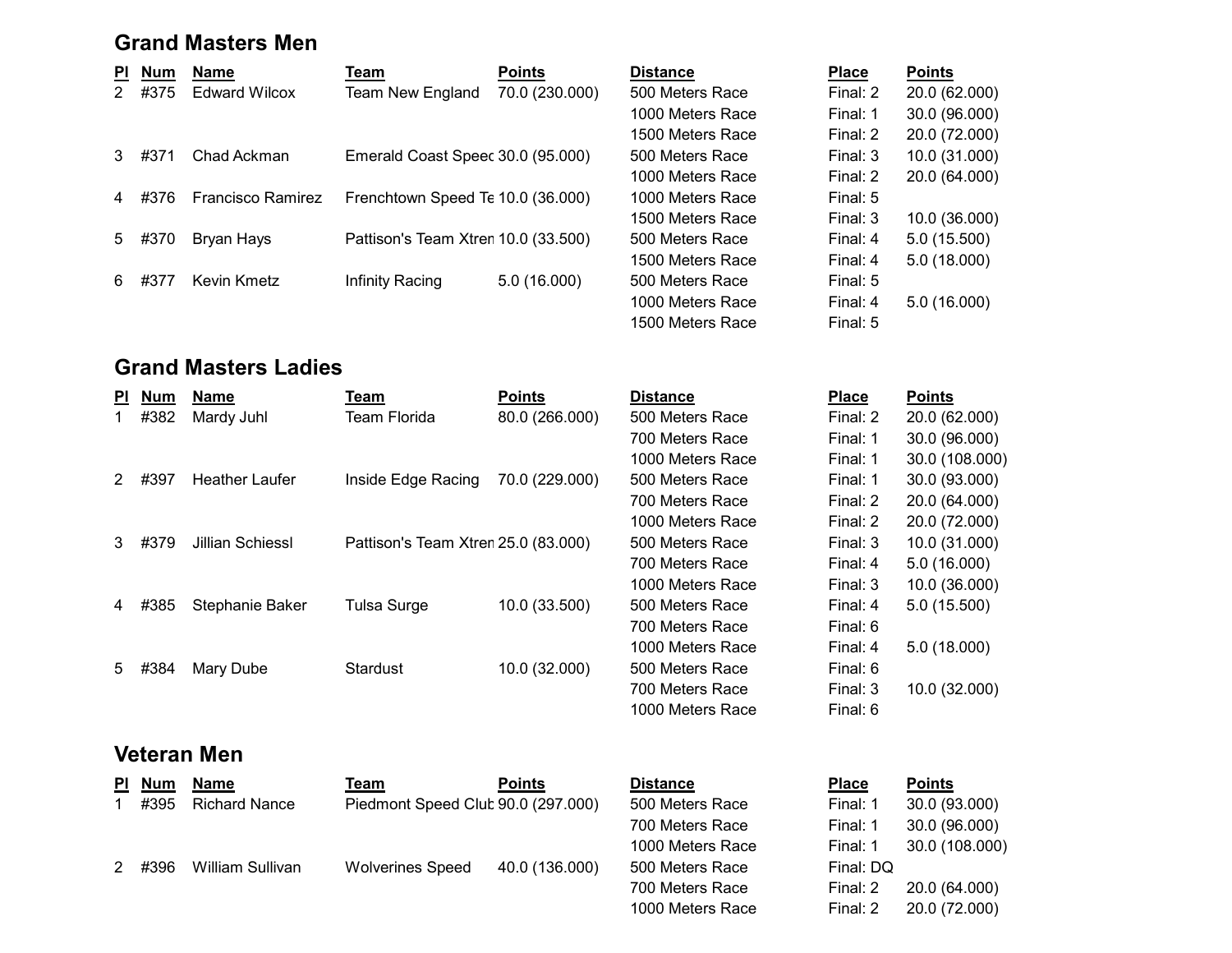#### Veteran Men

| $\overline{\mathsf{P}}$ | <b>Num</b> | <b>Name</b>              | <b>Team</b>                          | <b>Points</b>  | <b>Distance</b>  | <b>Place</b> | <b>Points</b>  |
|-------------------------|------------|--------------------------|--------------------------------------|----------------|------------------|--------------|----------------|
| $\overline{3}$          | #391       | <b>Brian Krupa</b>       | <b>Texas Speed Club</b>              | 30.0 (96.000)  | 500 Meters Race  | Final: 2     | 20.0 (62.000)  |
|                         |            |                          |                                      |                | 700 Meters Race  | Final: 4     | 5.0(16.000)    |
|                         |            |                          |                                      |                | 1000 Meters Race | Final: 4     | 5.0(18.000)    |
| 4                       | #393       | Leonard Morgan           | <b>CW Speed</b>                      | 20.0 (68.000)  | 500 Meters Race  | Final: 6     |                |
|                         |            |                          |                                      |                | 700 Meters Race  | Final: 3     | 10.0 (32.000)  |
|                         |            |                          |                                      |                | 1000 Meters Race | Final: 3     | 10.0 (36.000)  |
| 5                       | #390       | <b>Brent Mehroff</b>     | <b>Team Velocity</b>                 | 10.0 (31.000)  | 500 Meters Race  | Final: 3     | 10.0 (31.000)  |
|                         |            |                          |                                      |                | 700 Meters Race  | Final: 5     |                |
|                         |            |                          |                                      |                | 1000 Meters Race | Final: 5     |                |
| 6                       | #392       | Jayant Thomas            | Skating Station Speed 5.0 (15.500)   |                | 500 Meters Race  | Final: 4     | 5.0 (15.500)   |
|                         |            |                          |                                      |                | 700 Meters Race  | Final: 7     |                |
|                         |            |                          |                                      |                | 1000 Meters Race | Final: 7     |                |
|                         |            | <b>Veteran Ladies</b>    |                                      |                |                  |              |                |
|                         | <b>Num</b> | <b>Name</b>              | <b>Team</b>                          | <b>Points</b>  | <b>Distance</b>  | Place        | <b>Points</b>  |
| $\mathbf{1}$            | #398       | Michelle Lashley         | Synergy                              | 60.0 (201.000) | 500 Meters Race  | Final: 1     | 30.0 (93.000)  |
|                         |            |                          |                                      |                | 700 Meters Race  | Final: SC    |                |
|                         |            |                          |                                      |                | 1000 Meters Race | Final: 1     | 30.0 (108.000) |
|                         |            |                          |                                      |                |                  |              |                |
|                         |            | <b>Grand Veteran Men</b> |                                      |                |                  |              |                |
| <b>PI</b>               | <b>Num</b> | <b>Name</b>              | <b>Team</b>                          | <b>Points</b>  | <b>Distance</b>  | <b>Place</b> | <b>Points</b>  |
| $\mathbf{1}$            | #409       | <b>Timothy Downey</b>    | Omni Speed                           | 70.0 (225.000) | 500 Meters Race  | Final: 1     | 30.0 (93.000)  |
|                         |            |                          |                                      |                | 700 Meters Race  | Final: 1     | 30.0 (96.000)  |
|                         |            |                          |                                      |                | 1000 Meters Race | Final: 3     | 10.0 (36.000)  |
| $\mathbf{2}^{\circ}$    | #406       | <b>Marty Laufer</b>      | Xtreme Speed                         | 60.0 (202.000) | 500 Meters Race  | Final: 2     | 20.0 (62.000)  |
|                         |            |                          |                                      |                | 700 Meters Race  | Final: 3     | 10.0 (32.000)  |
|                         |            |                          |                                      |                | 1000 Meters Race | Final: 1     | 30.0 (108.000) |
| 3                       | #410       | <b>Walter Langley</b>    | Pattison's Team Xtren 40.0 (136.000) |                | 500 Meters Race  | Final: 7     |                |
|                         |            |                          |                                      |                | 700 Meters Race  | Final: 2     | 20.0 (64.000)  |
|                         |            |                          |                                      |                | 1000 Meters Race | Final: 2     | 20.0 (72.000)  |
| 4                       | #400       | <b>Arriel Reyes</b>      | <b>Roller King Speed</b>             | 15.0 (49.500)  | 500 Meters Race  | Final: 4     | 5.0 (15.500)   |
|                         |            |                          |                                      |                | 700 Meters Race  | Final: 4     | 5.0(16.000)    |
|                         |            |                          |                                      |                | 1000 Meters Race | Final: 4     | 5.0(18.000)    |
| 5                       | #407       | Michael Jernquist        | King Racing                          | 10.0 (31.000)  | 500 Meters Race  | Final: 3     | 10.0 (31.000)  |
|                         |            |                          |                                      |                | 700 Meters Race  | Final: 5     |                |
|                         |            |                          |                                      |                | 1000 Meters Race | Final: DQ    |                |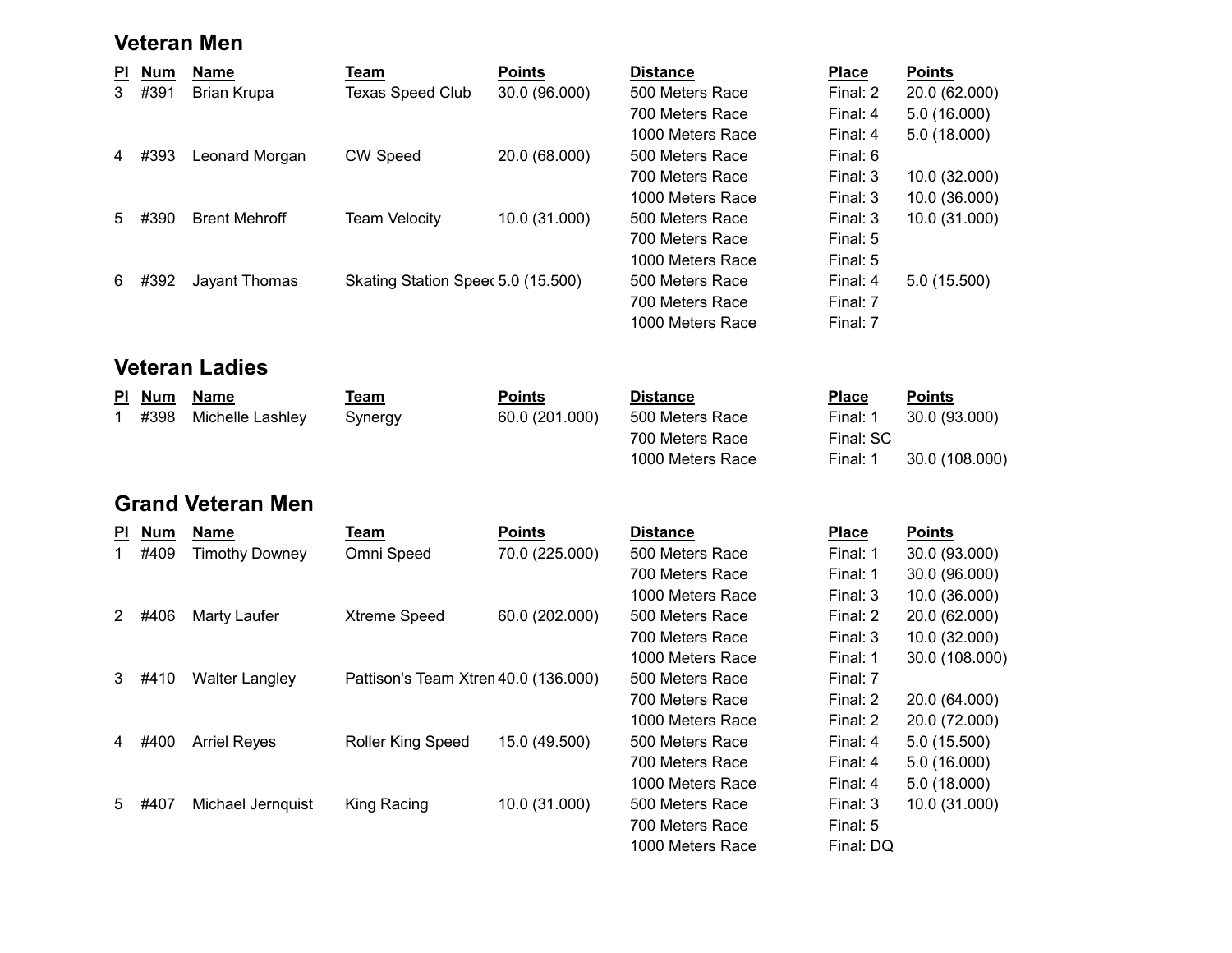### Grand Veteran Ladies

| <b>PI</b> | <b>Num</b> | <b>Name</b>      | Team                                 | <b>Points</b> | <b>Distance</b>  | <b>Place</b> | <b>Points</b>  |
|-----------|------------|------------------|--------------------------------------|---------------|------------------|--------------|----------------|
|           | #413       | <b>PJ Muxlow</b> | Pattison's Team Xtren 90.0 (297.000) |               | 500 Meters Race  | Final: 1     | 30.0 (93.000)  |
|           |            |                  |                                      |               | 700 Meters Race  | Final: 1     | 30.0 (96.000)  |
|           |            |                  |                                      |               | 1000 Meters Race | Final: 1     | 30.0 (108.000) |
|           | #412       | Carole Olinger   | Frenchtown Speed Te 60.0 (198.000)   |               | 500 Meters Race  | Final: 2     | 20.0 (62.000)  |
|           |            |                  |                                      |               | 700 Meters Race  | Final: 2     | 20.0 (64.000)  |
|           |            |                  |                                      |               | 1000 Meters Race | Final: 2     | 20.0 (72.000)  |
|           | #415       | Tina Cash        | Inside Edge Racing                   | 30.0 (99.000) | 500 Meters Race  | Final: 3     | 10.0 (31.000)  |
|           |            |                  |                                      |               | 700 Meters Race  | Final: 3     | 10.0 (32.000)  |
|           |            |                  |                                      |               | 1000 Meters Race | Final: 3     | 10.0 (36.000)  |
| 4         | #414       | Robbins Joynes   | Inside Edge Racing                   | 15.0 (49.500) | 500 Meters Race  | Final: 4     | 5.0(15.500)    |
|           |            |                  |                                      |               | 700 Meters Race  | Final: 4     | 5.0(16.000)    |

# Esquire Men

| <b>PI</b> | <b>Num</b> | Name                 | Team                               | <b>Points</b>  | <b>Distance</b>  | <b>Place</b> | <b>Points</b>  |
|-----------|------------|----------------------|------------------------------------|----------------|------------------|--------------|----------------|
|           | #430       | <b>Richard Lines</b> | Texas Speed Club                   | 90.0 (297.000) | 500 Meters Race  | Final: 1     | 30.0 (93.000)  |
|           |            |                      |                                    |                | 700 Meters Race  | Final: 1     | 30.0 (96.000)  |
|           |            |                      |                                    |                | 1000 Meters Race | Final: 1     | 30.0 (108.000) |
|           | #425       | Jeremy Kerslake      | King Racing                        | 45.0 (151.500) | 500 Meters Race  | Final: 4     | 5.0(15.500)    |
|           |            |                      |                                    |                | 700 Meters Race  | Final: 2     | 20.0 (64.000)  |
|           |            |                      |                                    |                | 1000 Meters Race | Final: 2     | 20.0 (72.000)  |
|           | #428       | Kenneth Yee          | Skating Station Spee 30.0 (99.000) |                | 500 Meters Race  | Final: 3     | 10.0 (31.000)  |
|           |            |                      |                                    |                | 700 Meters Race  | Final: 3     | 10.0 (32.000)  |
|           |            |                      |                                    |                | 1000 Meters Race | Final: 3     | 10.0 (36.000)  |
| 4         | #420       | Al Tinsley           | <b>Texas Speed Club</b>            | 30.0 (96.000)  | 500 Meters Race  | Final: 2     | 20.0 (62.000)  |
|           |            |                      |                                    |                | 700 Meters Race  | Final: 4     | 5.0(16.000)    |

# Esquire Ladies

| PI Num | Name           | Team                                | <b>Points</b>  | <b>Distance</b>  | <b>Place</b> | <b>Points</b> |
|--------|----------------|-------------------------------------|----------------|------------------|--------------|---------------|
| #436   | Susan Jackson  | Skating Station Spee 90.0 (297.000) |                | 500 Meters Race  | Final: 1     | 30.0 (93.000) |
|        |                |                                     |                | 700 Meters Race  | Final: 1     | 30.0 (96.000) |
|        |                |                                     |                | 1000 Meters Race | Final: 1     | 30.0 (108.000 |
| 2 #434 | Janine Foster  | Infinity Racing                     | 60.0 (198.000) | 500 Meters Race  | Final: 2     | 20.0 (62.000) |
|        |                |                                     |                | 700 Meters Race  | Final: 2     | 20.0 (64.000) |
|        |                |                                     |                | 1000 Meters Race | Final: 2     | 20.0 (72.000) |
| 3 #432 | Cynthia Saylor | King Racing                         | 20.0 (67.500)  | 500 Meters Race  | Final: 4     | 5.0(15.500)   |
|        |                |                                     |                |                  |              |               |

| <b>Distance</b>  |
|------------------|
| 500 Meters Race  |
| 700 Meters Race  |
| 1000 Meters Race |
| 500 Meters Race  |
| 700 Meters Race  |
| 1000 Meters Race |
| 500 Meters Race  |
| 700 Meters Race  |
| 1000 Matare Paca |

| 500 Meters Race  | Final: 4     | 5.0 (15.500)  |
|------------------|--------------|---------------|
| 700 Meters Race  | Final: $4$   | 5.0 (16.000)  |
| 1000 Meters Race | Final: 4     | 5.0 (18.000)  |
|                  |              |               |
|                  |              |               |
| <b>Distance</b>  | <b>Place</b> | <b>Points</b> |
| 500 Meters Race  | Final: 1     | 30.0 (93.000) |
| 700 Meters Race  | Final: 1     | 30.0 (96.000) |
| 1000 Meters Race | Final: 1     | 30.0 (108.00  |
| 500 Meters Race  | Final: 4     | 5.0 (15.500)  |
| 700 Meters Race  | Final: 2     | 20.0 (64.000) |
| 1000 Meters Race | Final: 2     | 20.0 (72.000) |
| 500 Meters Race  | Final: 3     | 10.0 (31.000) |

| 700 Meters Race  | Final: 3 | 10.0 (32.000) |
|------------------|----------|---------------|
| 1000 Meters Race | Final: 3 | 10.0 (36.000) |
| 500 Meters Race  | Final: 2 | 20.0 (62.000) |
| 700 Meters Race  | Final: 4 | 5.0(16.000)   |
| 1000 Meters Race | Final: 4 | 5.0(18.000)   |
|                  |          |               |

| Distance         | <b>Place</b> | <b>Points</b>  |
|------------------|--------------|----------------|
| 500 Meters Race  | Final: 1     | 30.0 (93.000)  |
| 700 Meters Race  | Final: 1     | 30.0 (96.000)  |
| 1000 Meters Race | Final: 1     | 30.0 (108.000) |
| 500 Meters Race  | Final: 2     | 20.0 (62.000)  |
| 700 Meters Race  | Final: 2     | 20.0 (64.000)  |
| 1000 Meters Race | Final: 2     | 20.0 (72.000)  |
| 500 Meters Race  | Final: 4     | 5.0 (15.500)   |
| 700 Meters Race  | Final: 4     | 5.0 (16.000)   |
| 1000 Meters Race | Final: 3     | 10.0 (36.000)  |
|                  |              |                |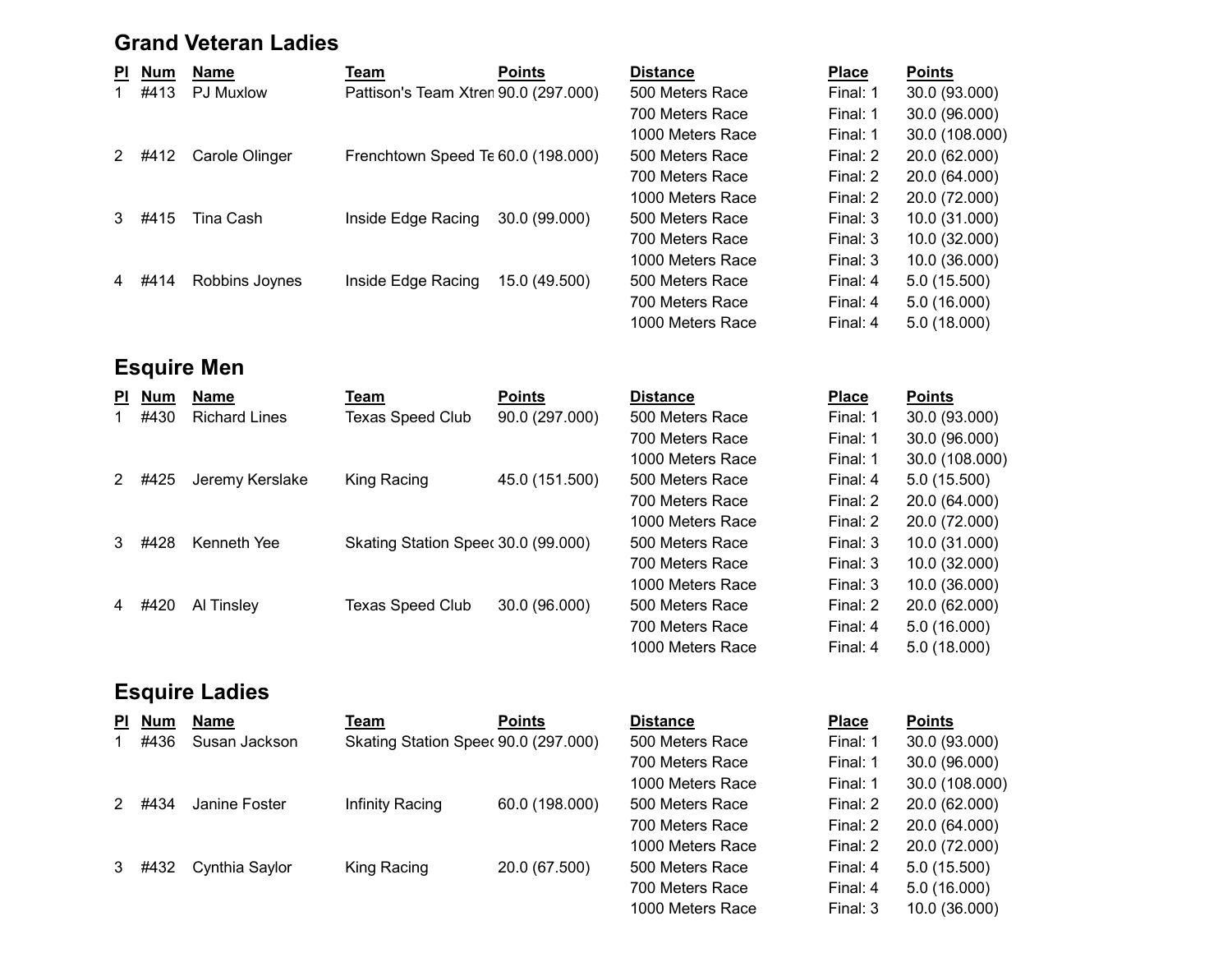# Esquire Ladies

| <b>PI</b> | <b>Num</b> | <b>Name</b>              | Team                    | <b>Points</b>  | <b>Distance</b>  | <b>Place</b> | <b>Points</b>  |
|-----------|------------|--------------------------|-------------------------|----------------|------------------|--------------|----------------|
| 4         | #433       | <b>Elizabeth Martin</b>  | Omni Speed              | 20.0 (63.000)  | 500 Meters Race  | Final: 3     | 10.0 (31.000)  |
|           |            |                          |                         |                | 700 Meters Race  | Final: 3     | 10.0 (32.000)  |
|           |            |                          |                         |                | 1000 Meters Race | Final: DQ    |                |
| 5         | #435       | Linda Hodge              | <b>DFW Speed</b>        | 5.0(18.000)    | 500 Meters Race  | Final: 5     |                |
|           |            |                          |                         |                | 700 Meters Race  | Final: 5     |                |
|           |            |                          |                         |                | 1000 Meters Race | Final: 4     | 5.0(18.000)    |
|           |            | <b>Grand Esquire Men</b> |                         |                |                  |              |                |
| PI.       | <b>Num</b> | <b>Name</b>              | Team                    | <b>Points</b>  | <b>Distance</b>  | <b>Place</b> | <b>Points</b>  |
|           | #445       | Paul Sherwin             | Tulsa Surge             | 90.0 (297.000) | 500 Meters Race  | Final: 1     | 30.0 (93.000)  |
|           |            |                          |                         |                | 700 Meters Race  | Final: 1     | 30.0 (96.000)  |
|           |            |                          |                         |                | 1000 Meters Race | Final: 1     | 30.0 (108.000) |
| 2         | #442       | Garth Johnson            | Team New England        | 40.0 (134.000) | 500 Meters Race  | Final: 2     | 20.0 (62.000)  |
|           |            |                          |                         |                | 700 Meters Race  | Final: 5     |                |
|           |            |                          |                         |                | 1000 Meters Race | Final: 2     | 20.0 (72.000)  |
| 3         |            |                          |                         |                |                  |              |                |
|           | #427       | John Cassady             | <b>Texas Speed Club</b> | 40.0 (131.000) | 500 Meters Race  | Final: 3     | 10.0 (31.000)  |

4 #402 Dean Hohl Xtreme Speed 15.0 (47.500) 500 Meters Race Final: 4 5.0 (15.500)

5 500 Meters Race Final: 5 #440 Clayton Martin Omni Speed 10.0 (34.000)

1000 Meters Race Final: 3 10.0 (36.000)

700 Meters Race Final: 3 10.0 (32.000)

700 Meters Race Final: 4 5.0 (16.000) 1000 Meters Race Final: 4 5.0 (18.000)

1000 Meters Race Final: 5

# Grand Esquire Ladies

| PI.           | <b>Num</b> | Name           | Team                                 | <b>Points</b> | <b>Distance</b>  | <b>Place</b> | <b>Points</b>  |
|---------------|------------|----------------|--------------------------------------|---------------|------------------|--------------|----------------|
|               | #446       | Catherine Ream | Pattison's Team Xtren 90.0 (297.000) |               | 500 Meters Race  | Final: 1     | 30.0 (93.000)  |
|               |            |                |                                      |               | 700 Meters Race  | Final: 1     | 30.0 (96.000)  |
|               |            |                |                                      |               | 1000 Meters Race | Final: 1     | 30.0 (108.000) |
|               | $2 + 411$  | Ami Raynor     | Pattison's Team Xtren 60.0 (198.000) |               | 500 Meters Race  | Final: 2     | 20.0 (62.000)  |
|               |            |                |                                      |               | 700 Meters Race  | Final: 2     | 20.0 (64.000)  |
|               |            |                |                                      |               | 1000 Meters Race | Final: 2     | 20.0 (72.000)  |
| $\mathcal{S}$ | #447       | Kathy Fonda    | Omni Speed                           | 30.0 (99.000) | 500 Meters Race  | Final: 3     | 10.0 (31.000)  |
|               |            |                |                                      |               | 700 Meters Race  | Final: 3     | 10.0 (32.000)  |
|               |            |                |                                      |               | 1000 Meters Race | Final: 3     | 10.0 (36.000)  |